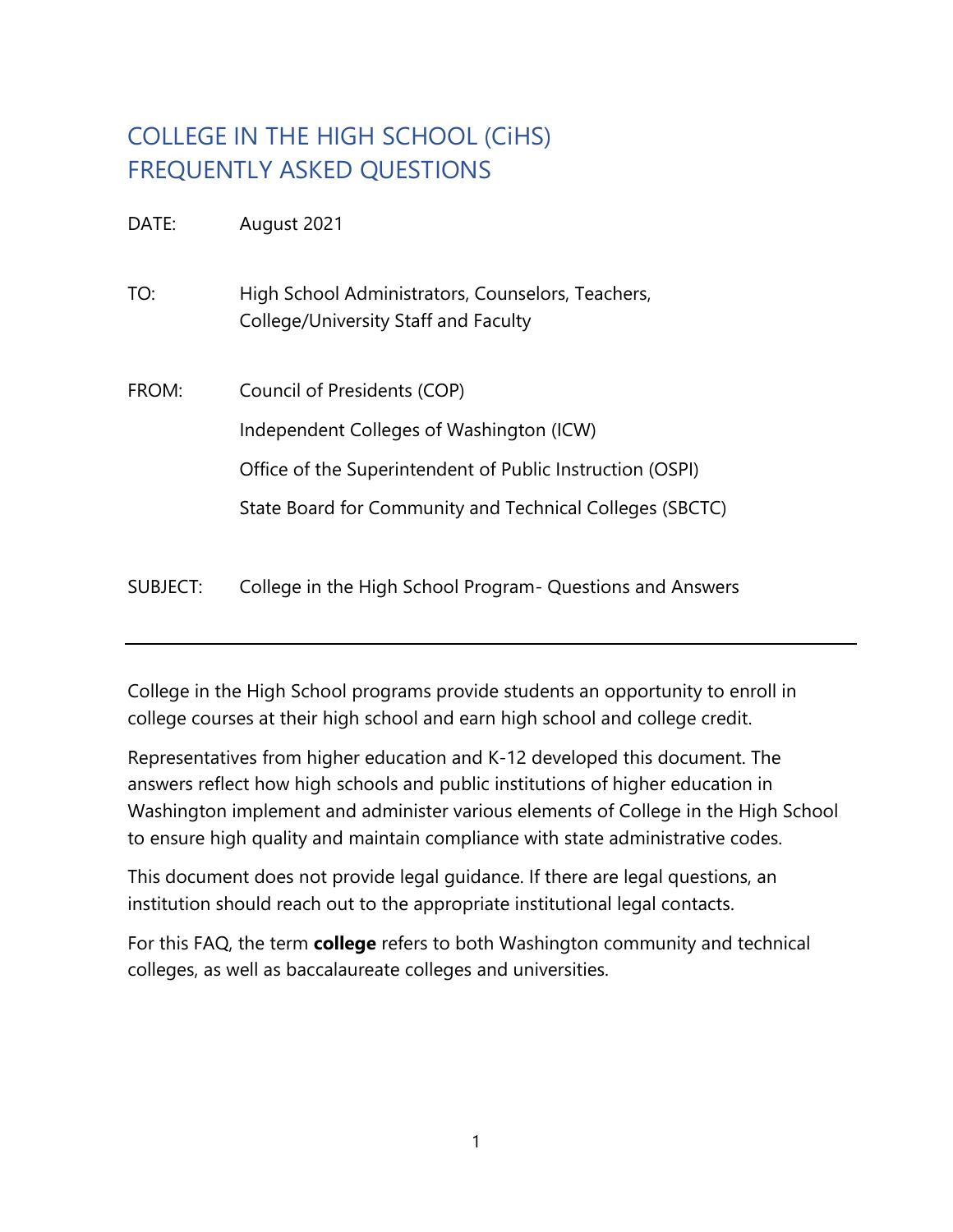# <span id="page-1-0"></span>**CONTENTS**

| <b>General Questions</b>                                                                                                                                                                                         | 3                 |  |  |  |
|------------------------------------------------------------------------------------------------------------------------------------------------------------------------------------------------------------------|-------------------|--|--|--|
| <b>Timelines and Deadlines</b>                                                                                                                                                                                   | 5                 |  |  |  |
| <b>Student Eligibility</b>                                                                                                                                                                                       | 6                 |  |  |  |
| College in the High School Course Fees and State Subsidies                                                                                                                                                       |                   |  |  |  |
| Credits, Transcripts and Financial Aid                                                                                                                                                                           | $12 \overline{ }$ |  |  |  |
| Co-Delivery of Dual Credit Courses                                                                                                                                                                               |                   |  |  |  |
| Legislation                                                                                                                                                                                                      | 21                |  |  |  |
| College in the High School Program Approval                                                                                                                                                                      |                   |  |  |  |
| All institutions of higher education currently offering CIHS programs must be<br>NACEP accredited by academic year 2027-28 to be eligible to offer a CIHS<br>program in Washington as required by RCW 28B.10.035 |                   |  |  |  |
| Program Development                                                                                                                                                                                              | 25                |  |  |  |
| College Approval of CiHS Instructors                                                                                                                                                                             |                   |  |  |  |
| <b>Graduation Pathways</b>                                                                                                                                                                                       |                   |  |  |  |
| Contacts                                                                                                                                                                                                         | 29                |  |  |  |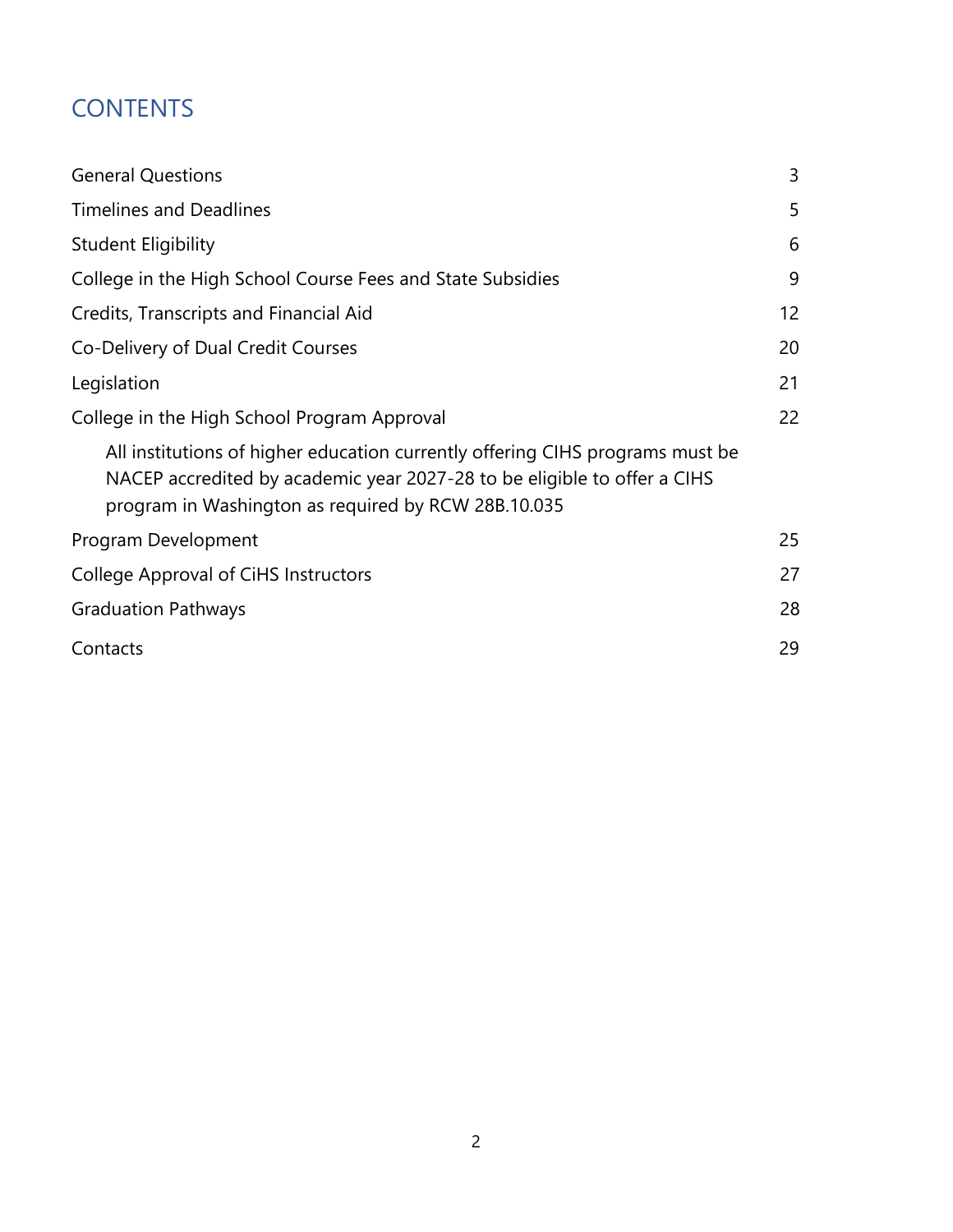# GENERAL QUESTIONS

## **1. What is a College in the High School program?**

A College in the High School program is a program in which a college approved eligible high school teacher offers a college course on a high school campus in a high school environment, including a skills center and alternative learning experiences (ALE) or Open Doors program, and in which eligible high school students are given the opportunity to earn high school credit to be awarded by a district, charter school, or tribal compact school and college credit awarded by the participating institution of higher education.

#### **2. What is the Difference Between College in the High School and Running Start?**

There are four main differences between College in the High School and Running Start.

- *Where the course is offered.* College in the High School is taught on a high school campus. Running Start is taught on a college campus in-person or online
- *Who teaches the course(s)?* College in the High School is taught by a college approved high school teacher. Running Start courses are taught by college faculty.
- *Who is eligible to enroll in the course(s)?* Students in the 11<sup>th</sup> and 12<sup>th</sup> grade are eligible to enroll in Running Start. Students in the  $9<sup>th</sup>$ , 10<sup>th</sup>, 11<sup>th</sup> or 12<sup>th</sup> grade are eligible to enroll in College in the High School course.
- *Funding*. Running Start students may enroll tuition- free up to the equivalent of a full-time student each term, and for a maximum of the equivalent of two years of full-time enrollment. College in the High School students wanting to earn the available college credit may be responsible for paying a fee to the college. The maximum per college credit tuition fee for 2021-22 is \$66.30 per college credit adjusted annually for inflation. State funded subsidies are available for rural and small public schools. For more information, see *Fee and State Subsidies* section

#### **3. What are "College in the High School Fees"?**

This term refers to the registration fee or fees charged by the participating institution of higher education to register to earn college credit for the college course.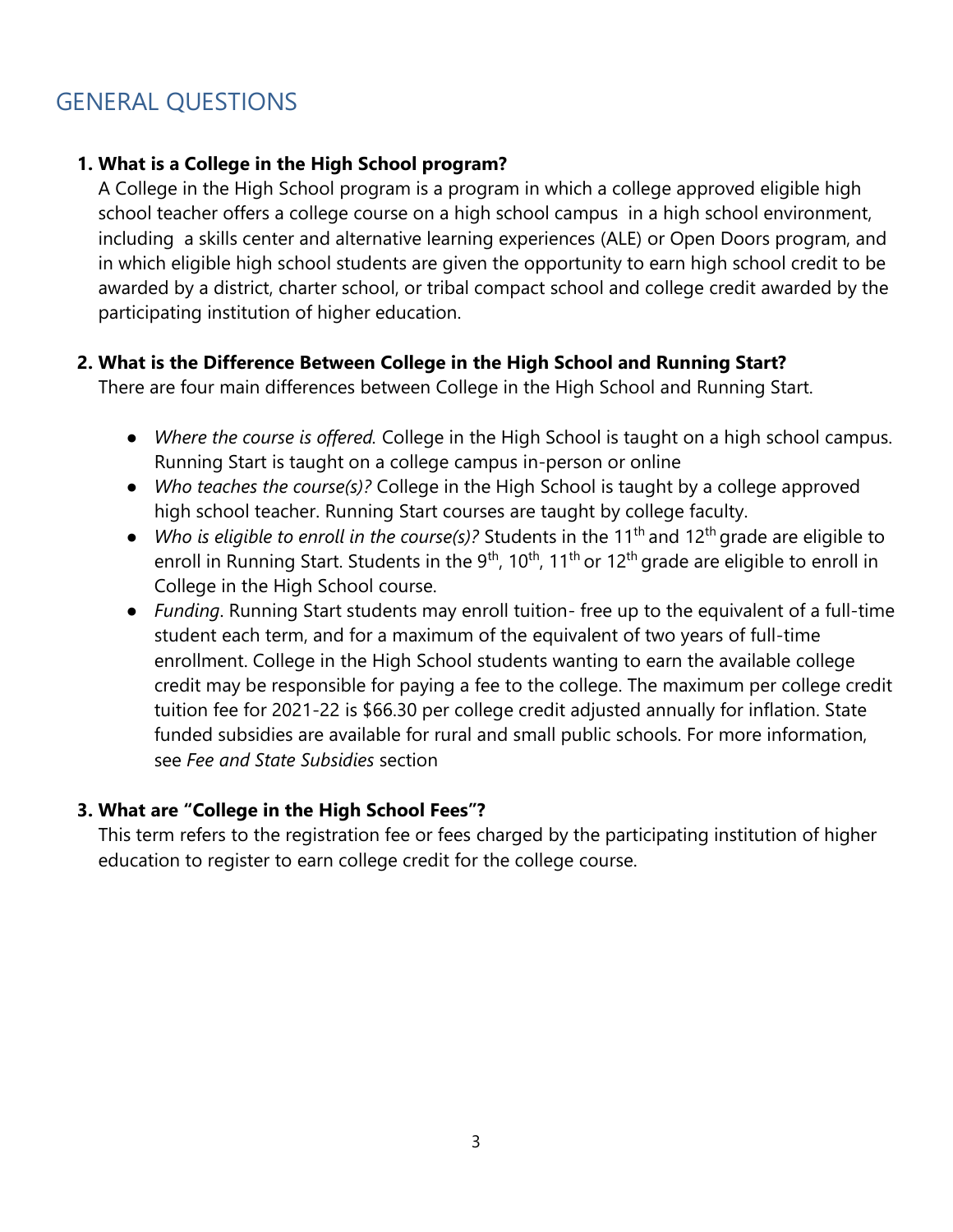## **4. Is College in the High School considered Dual Credit or Dual Enrollment?**

In Washington, the term "Dual Credit" broadly refers to all programs where students have the potential to earn high school and college credit for the same course. College in the High School is both dual credit and a concurrent enrollment program. College in the High school courses allow students to enroll concurrently in high school and an institution of higher education. Credit is both earned for college courses from an institution of higher education and recorded on a high school transcript as high school credit.

"Dual enrollment" in Washington is generally defined as a student simultaneously enrolled in two different institutions of higher education.

"Concurrent Enrollment" in Washington is a partnership between K-12 schools and postsecondary education institutions through which credit-bearing college courses offered by a public or private institution of higher education and taught by higher education faculty or college-approved high school teachers, are taken by high school students who have not yet received the credits required for the award of a high school diploma. Courses may be offered either in high school or at a public or private institution of higher education, and earned credits are recorded on a college or university transcript.

"Dual Credit" in Washington is credit awarded through one of the six dual credit programs in Washington. These include Advanced Placement (AP), Cambridge International (CI), College in the High School (CiHS), Career and Technical Education (CTE) Dual Credit, International Baccalaureate (IB), and Running Start.

#### **5. Do students travel for College in the High School courses?**

No. College in the High School courses are taught on a high school campus. Travel is not required of students unless otherwise required to meet the learning outcomes of a specific course as noted in the course syllabus.

## **6. What is the National Alliance of Concurrent Enrollment Partnerships?**

The National Alliance of Concurrent Enrollment Partnerships [\(NACEP\)](about:blank) is a professional organization and accrediting body that works to ensure that College in the High School courses taught by high school teachers are as rigorous as courses offered on the college campuses.

Adherence to NACEP standards provides students with an experience like what a college course will be like and helps them gain the needed skills to continue their college experience. Washington's [WAC](https://apps.leg.wa.gov/wac/default.aspx?cite=392-725) rules for the "College in the High School" program is based primarily on NACEP's national standards for accreditation.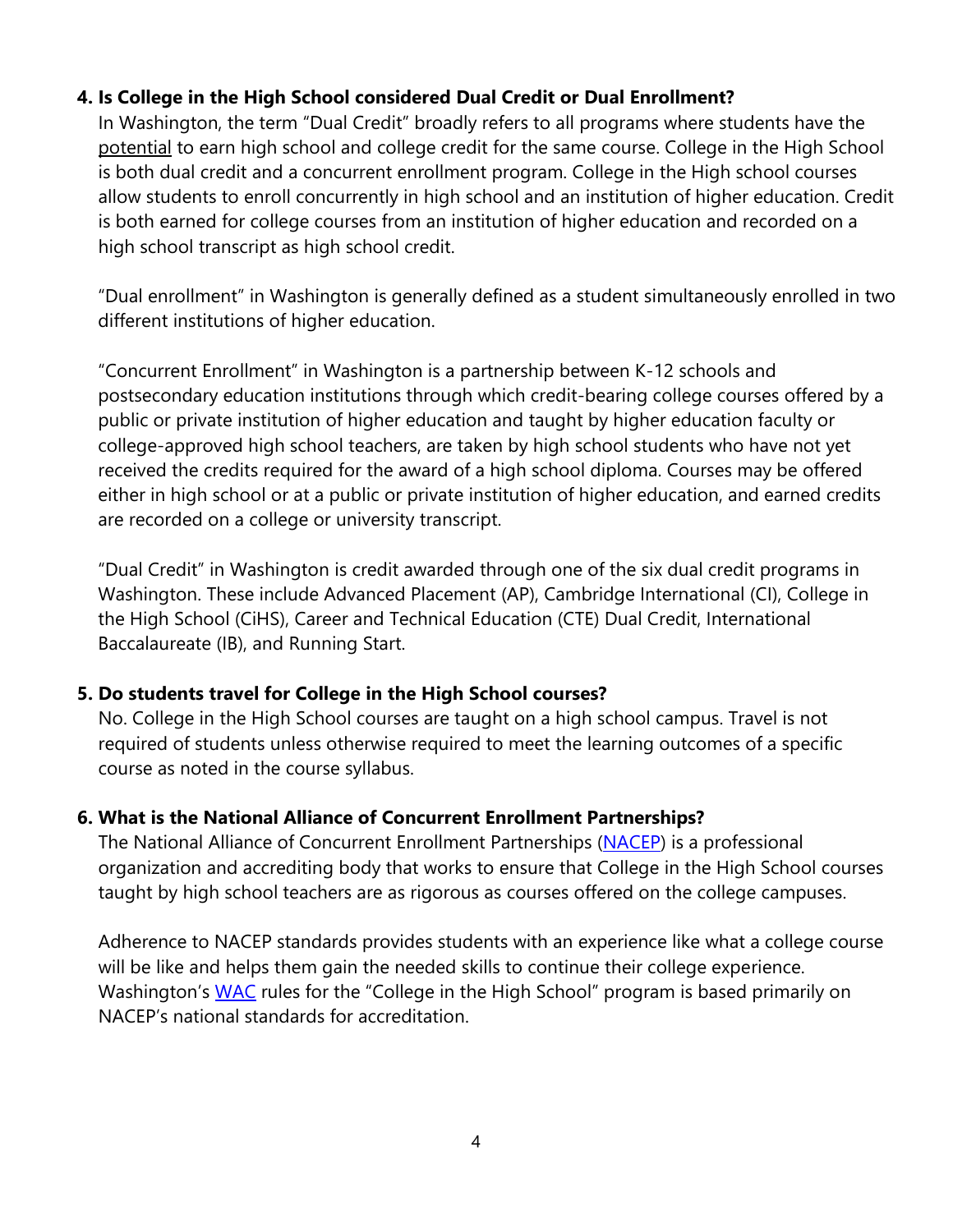## **7. What is a "local agreement"?**

College in the High School programs are governed by a local agreement between the school district and the participating college in compliance with [RCW 28B.600.290](https://app.leg.wa.gov/RCW/default.aspx?cite=28A.600.290) and Washington Administrative Code (WAC) rules adopted by the Office of the Superintendent of Public Instruction (OSPI).

### **8. What types of courses may be included in a CIHS program?**

A college in the high school program may include both academic and career and technical education.

### **9. Can Open Doors programs offer College in the High School courses?**

If an Open Doors school chooses to offer CIHS courses, there are no rules preventing them from doing so. Open Doors Youth Reengagement (WAC 392-700) is a reengagement system that provides education `and services to older youth, ages 16-21, who have dropped out of school or are not expected to `graduate from high school by the age of 21. Open Doors reengages disconnected youth through `programs that encourage community partnerships, create multiple pathways for students to realize `success, and provide an on-ramp to post-secondary achievement through a performance based, individualized support model.

## **10. If I want to compare College in the High School with other dual credit programs in Washington is there a handout or information?**

The Washington Student Achievement Council created a document that describes each dual credit program offered in Washington, which can be found on the WSAC's dual credit website at [www.wsac.wa.gov.](https://www.wsac.wa.gov/)

## <span id="page-4-0"></span>TIMELINES and DEADLINES

## **11. Can a college impose a registration deadline for college credit for College in the High School?**

Yes. An eligible student seeking to earn college credit is responsible for registering on or before the deadline established by the college. Note that retroactive registration –students registering for college credit after the college course is over – is prohibited and does not occur on a college campus or through College in the High School programs.

#### **12. Is registering for college credit for a College in the High School course optional?**

Yes. Students are not required to register for college credit in a College in the High School course. Registering for college credit is optional, so a student could take a CIHS course for high school credit only.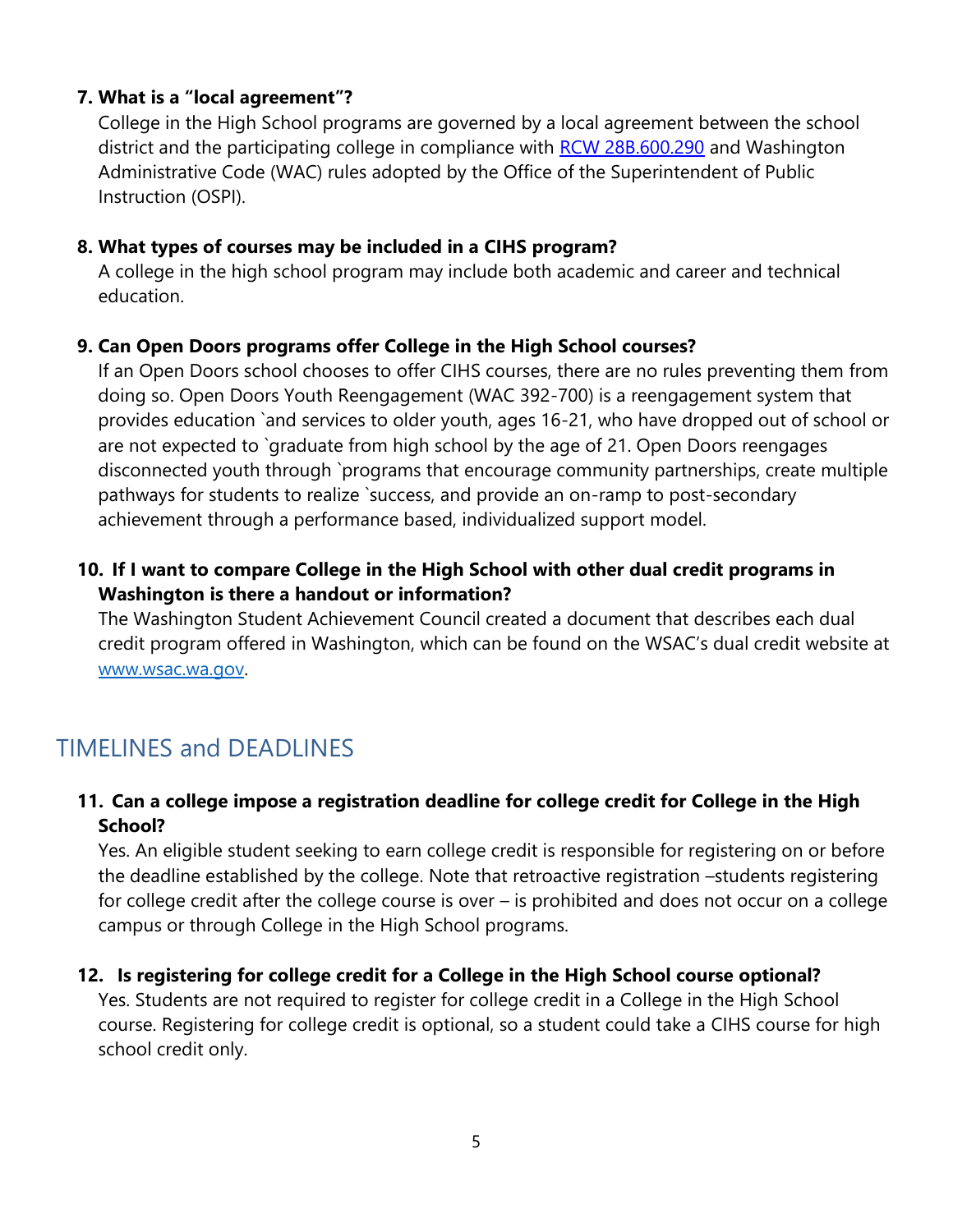**13. Does the high school student have to adhere to the "drop", "add" and "withdrawal" deadlines for the college?**

Yes. All deadlines established by the college for enrollment and withdrawal from the college course must be followed.

## **14. What if my high school is on a semester system but the college or university is on a quarter system?**

<span id="page-5-0"></span>Depending upon the high school's master schedule, the college's course availability, and the local agreement between the college and high school, students must enroll in the college course at some point during the high school term in which the CIHS course is being offered. Registration typically occurs in the beginning of the course. Final course grades are submitted by the high school according to the policies and procedures of the college or university.

## STUDENT ELIGIBILITY

#### **15. Which students are eligible for College in the High School?**

Per RCW [28A.600.290](https://app.leg.wa.gov/rcw/default.aspx?cite=28A.600.290) and [WAC 392-275-130, s](https://apps.leg.wa.gov/WAC/default.aspx?cite=392-725&full=true&392-725-130)tudents must meet any course prerequisites or other requirements established by the college to ensure student readiness and must be considered a high school freshman, sophomore, junior or senior per school district policy. Students wishing to earn the available college credit associated with a College in the High School course must also officially enroll in the college course within stated deadlines.

## **16. Can a student take more than one College in the High School course during a high school trimester or semester?**

Yes. Eligible students can enroll in as many CIHS courses, within institutional credit limit policies as they choose but should take into consideration their overall course load and available time to complete challenging coursework.

In addition, most institutions of higher education have credit limit policies that apply to all students, whether they are matriculated or not. Students should connect with the institutions of higher education to learn more.

## **17. Are students required to attend all College in the High School class days?**

Daily attendance rules apply to College in the High School classes. Students who are absent would be reported to Comprehensive Education Data and Research System [\(CEDARS\)](https://www.k12.wa.us/data-reporting/reporting/cedars) as excused or unexcused. While attendance may not be part of the calculation of the final college grade on the college transcript, attendance may impact the high school grade on the high school transcript.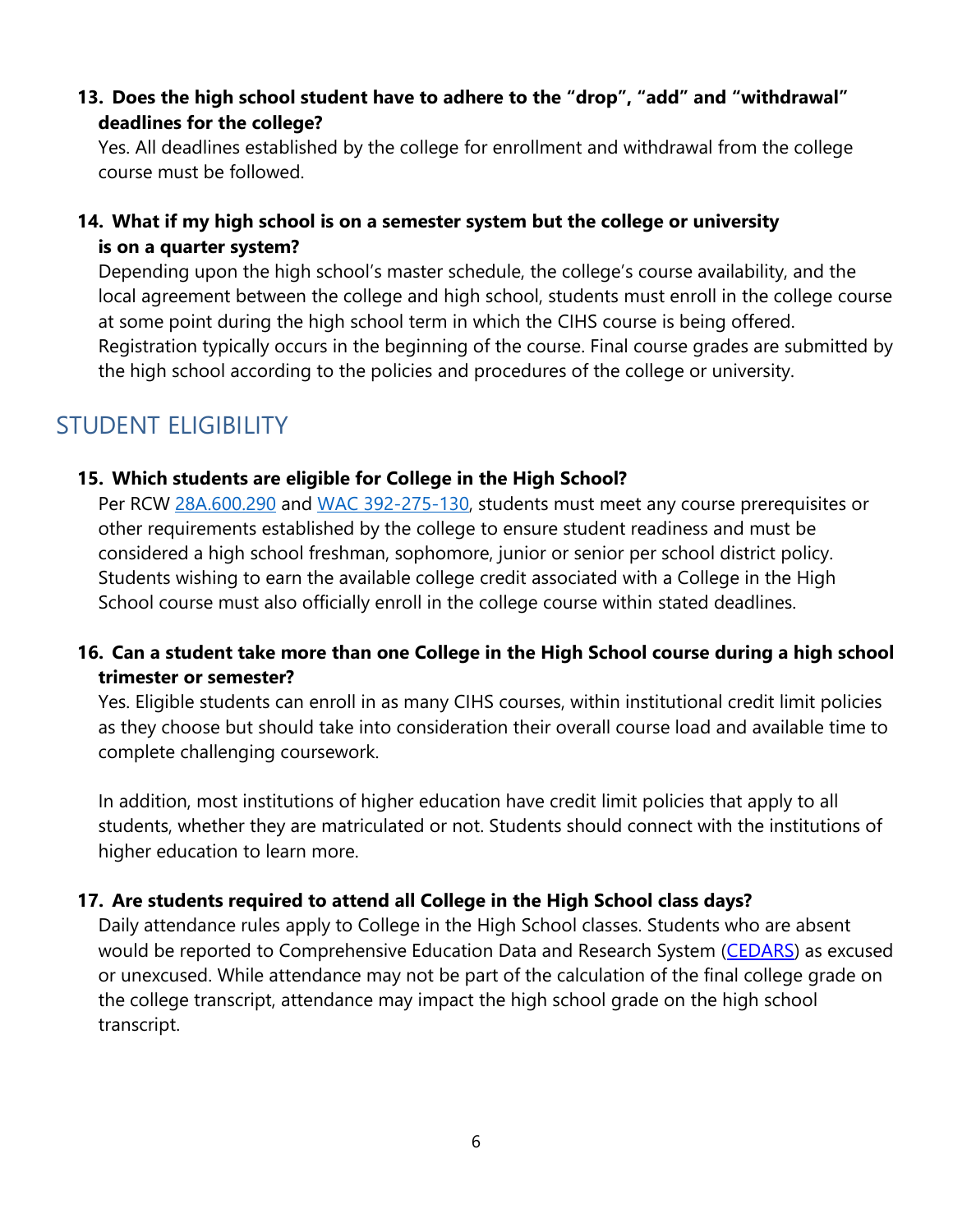## **18. What is the responsibility of the public-school district, charter school or tribal compact school to inform potential College in the High School students about the College in the High School program?**

Per [RCW 28A.230.090, a](https://app.leg.wa.gov/RCW/default.aspx?cite=28a.230.090) public school district, charter school or tribal compact school must provide general information about dual credit opportunities to all students in grades 8 through 12 and to the parents and guardians of those students.

A high school that offers a college in the high school program must include the following information about program courses in the high school catalogue or equivalent.

- There is no fee for students to enroll in a program course to earn only high school credit. Fees apply for students who choose to enroll in a program course to earn both high school and college credit.
- A description and breakdown of the fees charged to students to earn college credit.
- A description of fee payment and financial assistance options available to students.
- A notification that paying for college credit automatically starts an official college transcript with the institution of higher education offering the program course regardless of student performance in the program course, and that college credit earned upon successful completion of a program course may count only as elective credit if transferred to another institution of higher education.

Students, families and districts should note that elective credit is an essential component to earning a bachelor's degree or an associate degree. Both degrees are composed of a mix of general education, electives and major related credits. To learn more, go to: [https://www.sbctc.edu/resources/documents/colleges-staff/programs-services/transfer/joint](https://www.sbctc.edu/resources/documents/colleges-staff/programs-services/transfer/joint-transfer-council/what-is-in-a-degree.pdf)[transfer-council/what-is-in-a-degree.pdf](https://www.sbctc.edu/resources/documents/colleges-staff/programs-services/transfer/joint-transfer-council/what-is-in-a-degree.pdf)

- **19. Can high schools limit a student's enrollment in College in the High School courses?** Student enrollment is limited to the College in the High School courses offered by the high school or district; a school or district may choose to not offer any College in the High School courses.
- **20. Can a school district or high school condition a student's eligibility to enroll in a College in the High School course based on a determination by school district or building personnel that the student is academically qualified to take college course work?** No. School districts and high schools may not condition a student's eligibility to enroll in a College in the High School course based on a student's academic qualifications to take the college course work.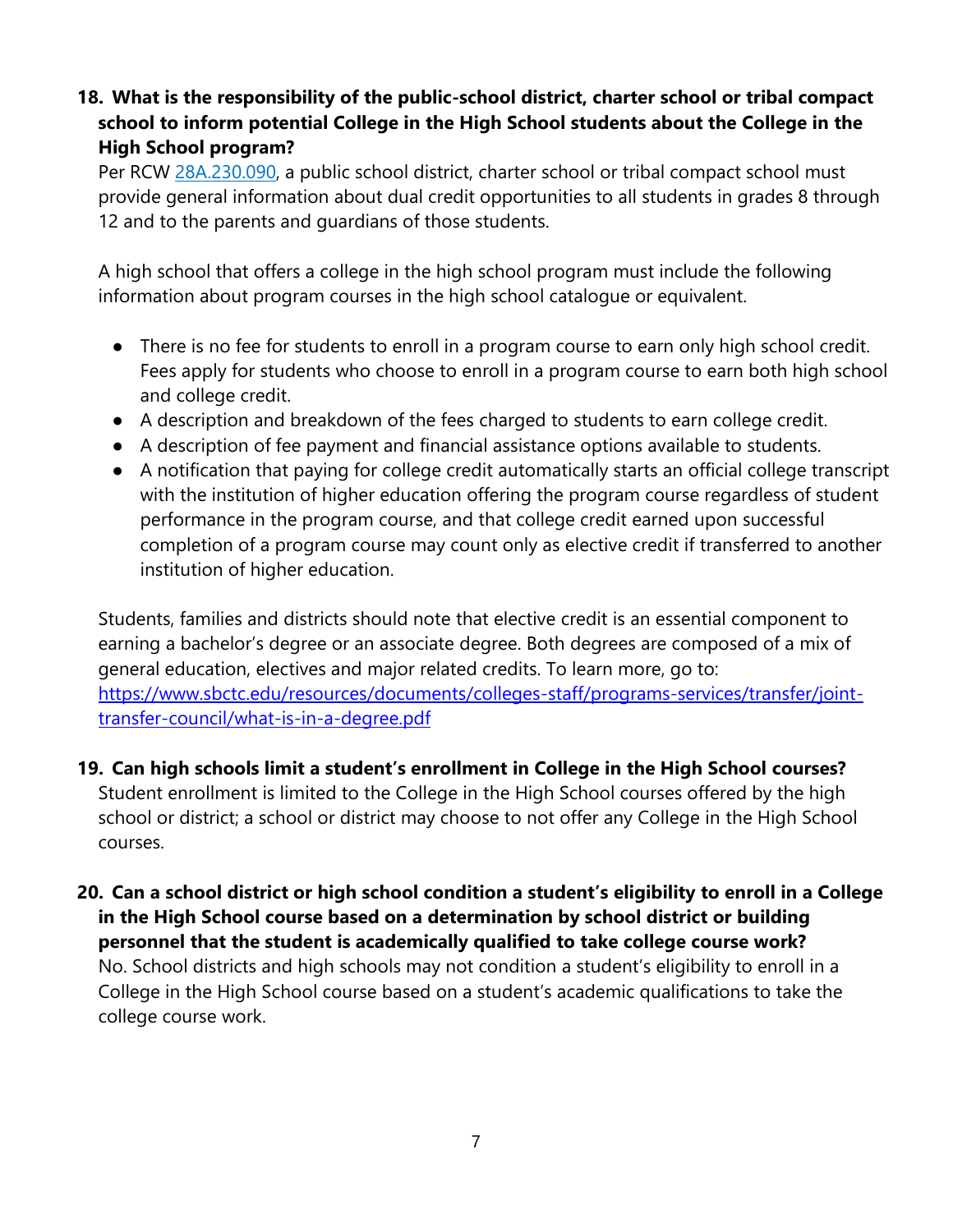## **21. Can a college or university condition a student's eligibility to enroll in a College in the High School course?**

Yes. The college or university may require any prerequisites for a course to be completed prior to enrollment in the subsequent course.

### **22. May a school district or high school condition a student's eligibility for enrollment in the College in the High School program upon the maintenance of a high school grade point average (GPA)?**

No. Districts and high schools may not condition a student's eligibility to enroll in a College in the High School course based on a student's high school GPA.

#### **23. Can private school or homeschooled students participate in College in the High School?**

A private school may enter into a local agreement with a college to establish a College in the High School program. Many private schools already offer CIHS courses. However, due to the requirements set forth in WAC [392-725, a](https://app.leg.wa.gov/WAC/default.aspx?cite=392-725) homeschool would not be able establish that same agreement.

A private school or homeschooled student could enroll in a private or public school and participate in their College in the High School programs.

## <span id="page-7-0"></span>**24. Is there a verification form or paperwork a student must fill out to participate in a College in the High School program?**

Students wishing to enroll in a College in the High School course must follow their high school's registration procedures. A student wishing to earn the college credit for a College in the High School course must complete any required prerequisites and officially register and enroll with the college that is offering the CIHS course.

#### **25. Can students with an IEP participate in a College in the High School course?**

Yes. Students with an IEP should work with their IEP team and school counselor to determine readiness for specific CIHS courses and whether there is potential for course modifications, as needed.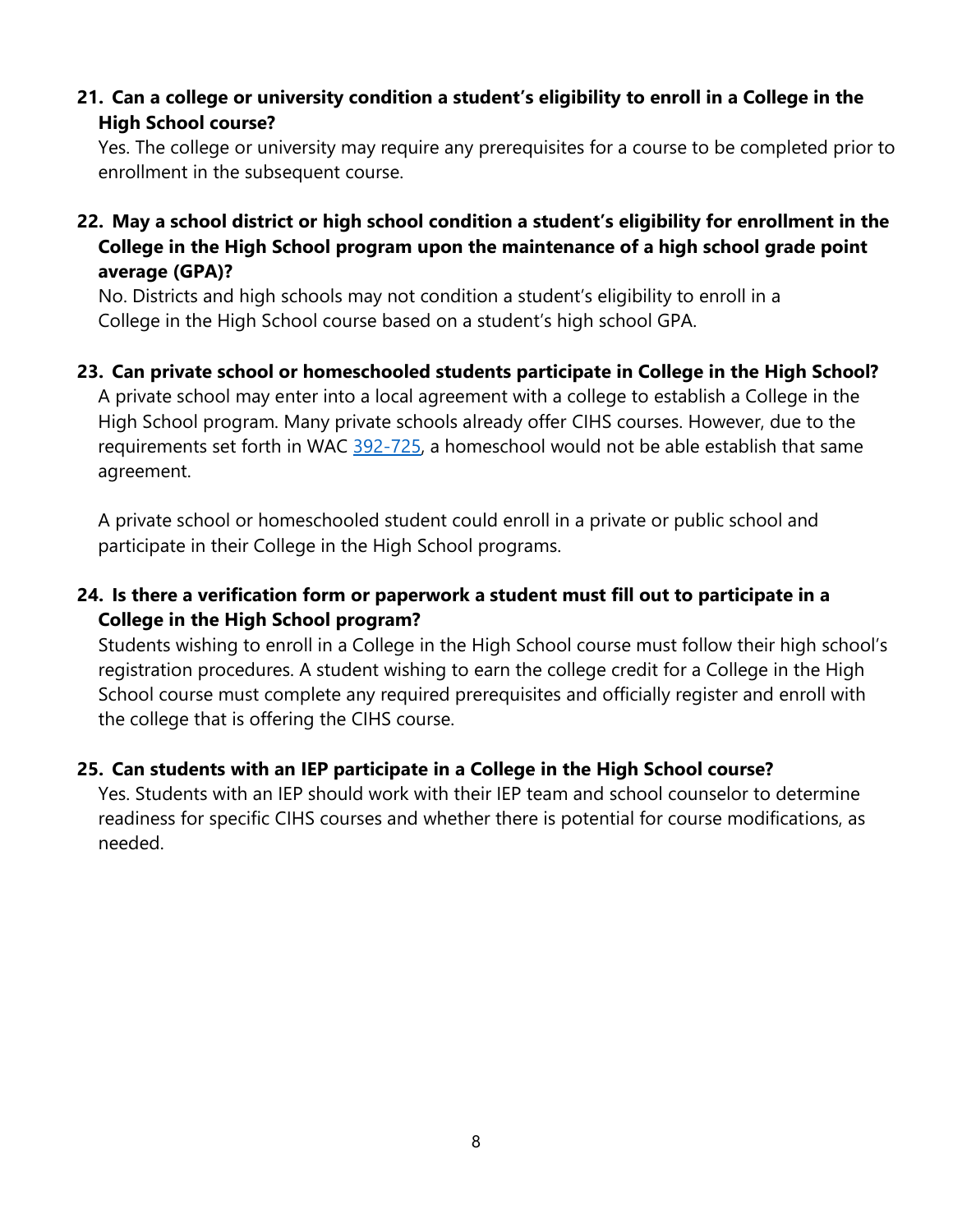## **26. Who is responsible for covering the costs associated with Section 504 accommodations or special education services as outlined in a student's Individualized Education Program (IEP)?**

Districts and high schools are responsible for providing reasonable accommodations to qualified students under the Section 504 and services outlined in an Individualized Education Program [\(IEP\)](https://www.k12.wa.us/student-success/special-education/guidance-families-special-education-washington-state/individualized-education-program-iep) for eligible students, as required by the Individuals with Disabilities Education Act [\(IDEA\)](https://sites.ed.gov/idea/).

The college is responsible for providing accommodations for students as required by the American Disabilities Act [\(ADA\)](https://www.ada.gov/), which may not always align with IDEA.

School district staff should check with the offering college to determine if, in addition to the IEP, documentation on specific functional limitations and/or the need for specific accommodations is required.

**27. Are students able to take a full high school course load and earn the college credit for one or more College in the High School courses?**

Yes. A College in the High School course is considered a high school course for state funding purposes and would be part of the student's normal high school course load. There is no FTE limitation on the number of College in the High School courses a student can take with regards to college or high school credits earned. Students should be aware that most institutions of higher education have credit limit policies that apply to all students, whether they are matriculated or not. Students should connect with the institutions of higher education to learn more.

# COLLEGE IN THE HIGH SCHOOL COURSE FEES AND STATE SUBSIDIES

## **28. Is there a fee to take a College in the High School course?**

Students who take a College in the High School course can choose to earn college credit for the course. Colleges charge a fee for the college credit available through a College in the High School course. RCW [28A.600.290](https://app.leg.wa.gov/RCW/default.aspx?cite=28a.600.290) sets the requirement for a maximum fee per college credit. A college can also choose to charge a lower fee or no fee at all. In addition, colleges may charge other fees required to fully participate in the College in the High School course. These fees may include, but not be limited to, registration fees and fees for consumables.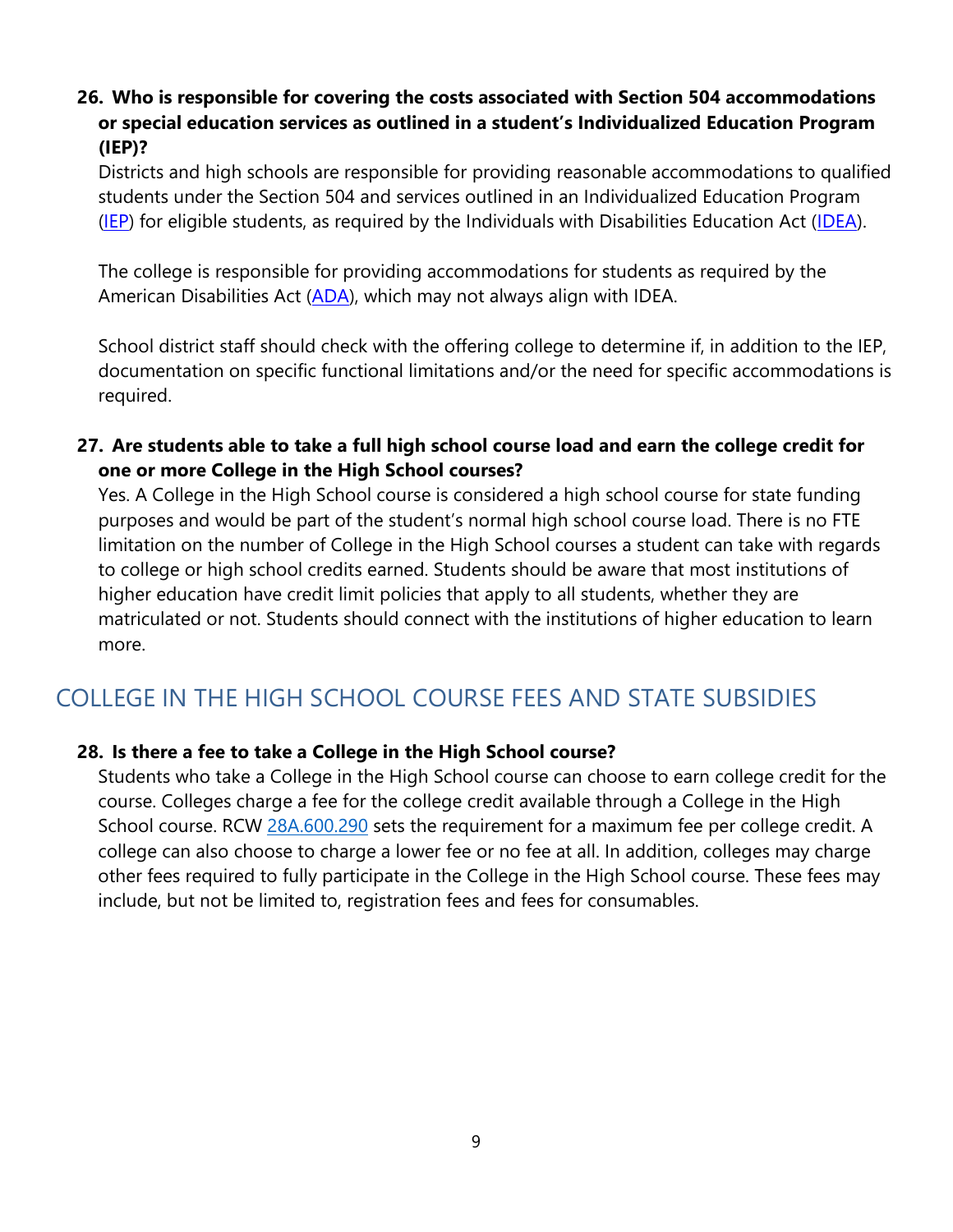#### **29. How is the College in the High School fee determined?**

An institution of higher education may charge tuition fees per credit to each student enrolled in a CIHS course. The maximum per college credit tuition fee for a program course in 2021-22 is \$66.30per college credit adjusted for inflation using the implicit price deflator for that fiscal year, using fiscal year 2021 as the base, as compiled by the bureau of labor statistics, United States department of labor for the state of Washington.

Each year by July 1st, the Office of the Superintendent of Public Instruction must calculate the maximum per college credit tuition fee and post the fee on its website.

The funds received by an institution of higher education are not tuition or operating fees and may be retained by the institution of higher education.

#### **30. Are there funds to offset the costs to students?**

In some cases. Washington provides College in the High School subsidies for  $9<sup>th</sup>$  through 12<sup>th</sup> grade students enrolled in College in the High School classes, and (1) attend a high school that is located 20 miles or more by the most direct route from a college that offers Running Start, or that lives 20 miles or more the nearest Running Start college and/or (2) Attend a high school that receives small high funding.

In addition, students enrolled in a program course may pay CIHS fees with advanced college tuition payment program tuition units at a rate set by the advanced college tuition payment program governing body. To learn more, go to: [https://wastate529.wa.gov/.](https://wastate529.wa.gov/)

**31. If a student enrolls in a College in the High School course, but does not choose to pay the college's fee for the college credit, does their high school transcript still show the college course name and the College in the High School ("C") course designator?**  Yes. Any student who enrolls in a CIHS course, even if they do not register with the college to earn college credit, shall have the college course title and "C" course designator on their high school transcript

## **32. Do high schools have to buy textbooks for College in the High School courses?**

In some cases. If needed, districts and high schools are responsible for providing students with textbooks and materials required for a College in the High School course.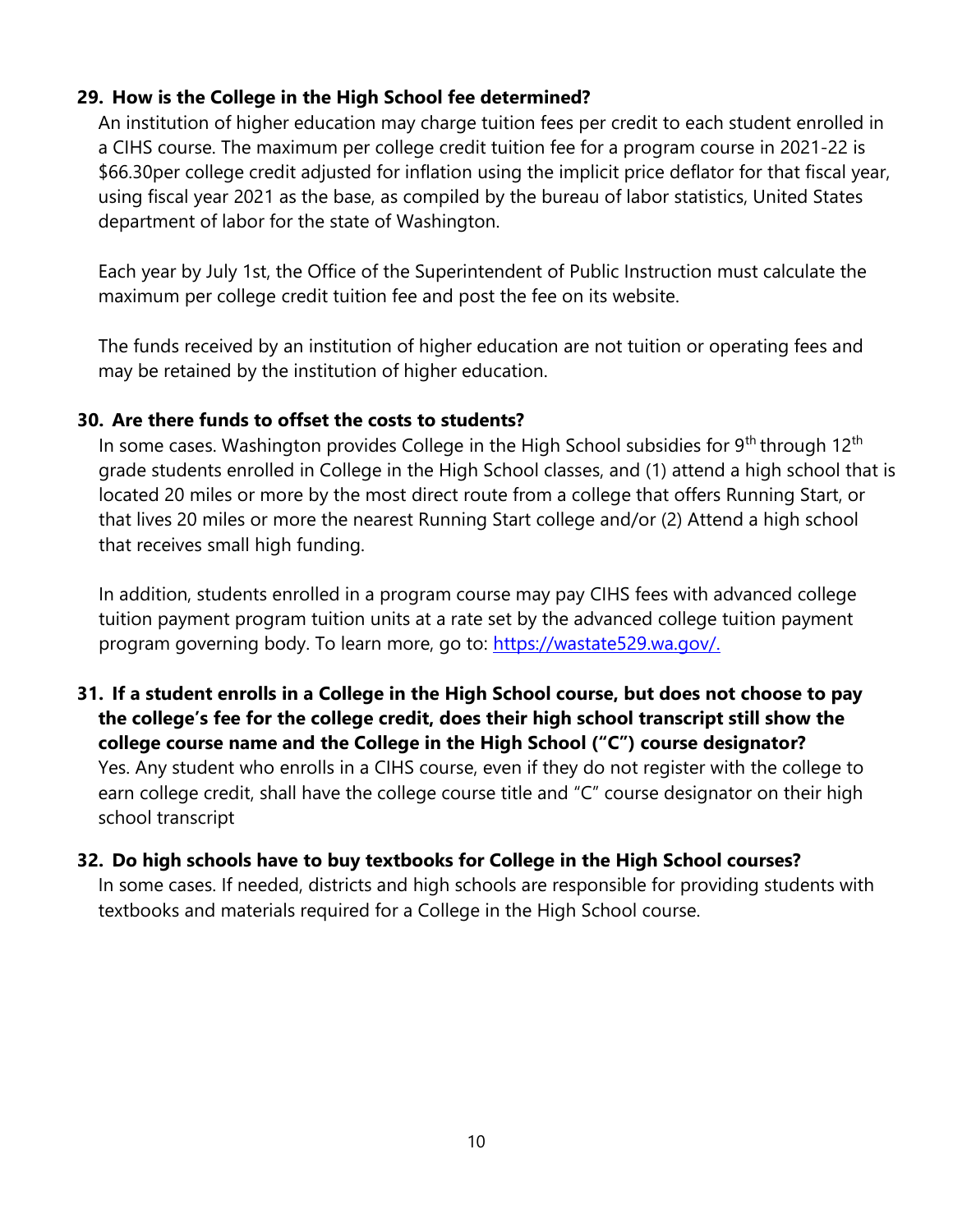## **33. What is the Academic Acceleration Incentive Program (AAIP) and how can these funds be used to support a College in the High School Program?**

The AAIP is a legislative program that provides financial incentives to help schools increase systemic capacity and equitable access to dual credit programs. When funded by the legislature, AAIP funds would ideally be used to support teacher training and curriculum development to increase access to CIHS courses. Available funds could also help low-income students pay the CIHS course fees.

- Attend a high school that is located 20 miles or more by the most direct route from a college that offers Running Start, or that lives 20 miles or more the nearest Running Start college.
- Attend a high school that receives small high funding.

#### **34. How and when do districts apply for the state funded subsidies?**

State funded subsidies are available for 9th-12th grade students enrolling in the College in the High School classes. Districts apply for the subsidies in iGrant Form Package 154, available in early May prior to the new school year.

### **35. When and how are the state subsidies paid?**

The state funded subsidies are requested by districts once the College has completed their 10<sup>th</sup> day enrollment count and has invoiced the district for the students. Districts then request reimbursement through the iGrant form package.

All (100%) of the subsidies are required to be promptly forwarded to the college that provided the College in the High School instruction.

## **36. What are a districts or high school's responsibilities regarding the subsidy (e.g., tracking, reporting, accountability)?**

Districts must retain documentation to support the subsidies being claimed to include: (1) copies of invoices from the College, (2) list of eligible students who have completed the College in the High School course(s), and (3) for students who qualify for the subsidies due to living 20 miles or more from the nearest Running Start college, documentation of the distance between the student's home address and the nearest college.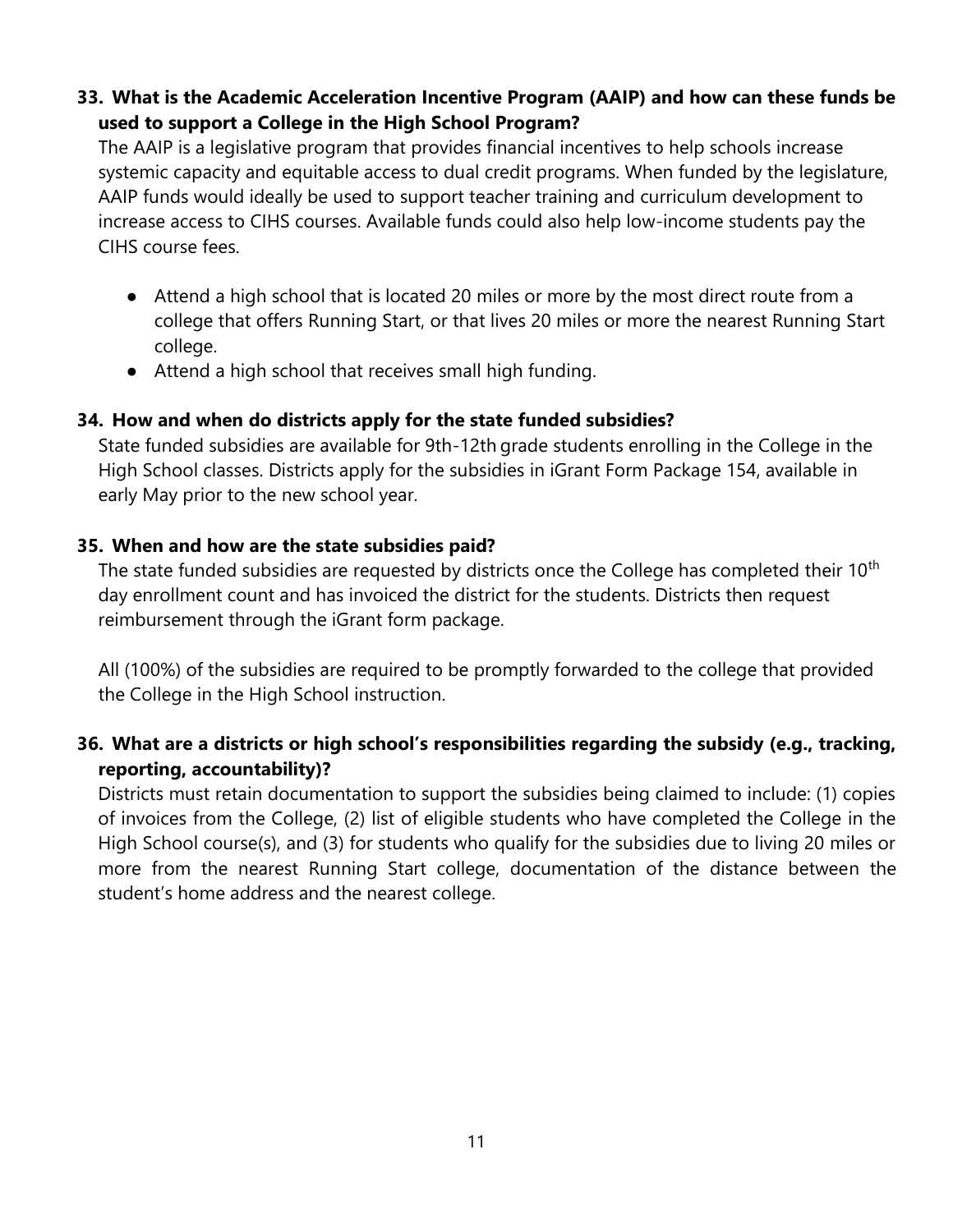#### **37. If my district has questions about state funding subsidies, who should they contact?**

OSPI handles the state subsidies and grant process for the College in the High School program. The current Program Supervisor for Enrollment Reporting is Becky McLean. She can be reached at [becky.mclean@k12.wa.us](mailto:becky.mclean@k12.wa.us) or 360-725-6306.

## <span id="page-11-0"></span>CREDITS, TRANSCRIPTS AND FINANCIAL AID

## **38. What College in the High School courses are available?**

The Washington Student Achievement Council (WSAC) maintains a current list of eligible public Washington colleges offering a College in the High School program [https://wsac.wa.gov/college-credit-high-schoolCIHS](https://wsac.wa.gov/sites/default/files/2020.CiHS.Programs.pdf) Districts and high schools should contact an eligible college directly to determine what courses are available or may be developed. Information about College in the High School for the public four-year institutions can be found here:<https://councilofpresidents.org/dual-credit-tool/>

## **39. What is the rate of high school credit granted to a College in the High School course?**

RCW [28A.230.090\(6\)](https://app.leg.wa.gov/RCW/default.aspx?cite=28a.230.090) [e](https://app.leg.wa.gov/RCW/default.aspx?cite=28a.230.090)stablished that every five-quarter credit or three-semester credit college course that is designated 100 level or above equals 1.0 high school credit. Therefore, if an entire CIHS course's college curriculum is taught within a high school, trimester or semester, students completing the course should receive the corresponding, 1.0 high school credit instead of the usual 0.5 high school credit for that term.

## **40. How do college credits earn through College in the High School programs impact a student's financial aid eligibility?**

Students with questions about the effect of College in the High School on their student aid or scholarship packages should always check directly with the college's admissions, financial aid, and scholarship offices.

## Washington College Grant

*Dual credit courses do not apply to the WCG maximum usage timeframe unless the student completes a bachelor's degree before the limit is up.* Some types of financial aid have a maximum timeframe for eligibility that limits the length of time students can receive aid. The limit depends on the state, federal, and/or institutional policy. While there are some ways that dual credit participation can affect a student's access to financial aid, due to recent changes to Washington's [maximum timeframe rules](https://apps.leg.wa.gov/wac/default.aspx?cite=250-21-011) with the Washington College Grant (WCG) expansion (formerly State Need Grant, SNG), Student accumulation of college credit through dual credit programs will NOT impact their ability to access state financial aid.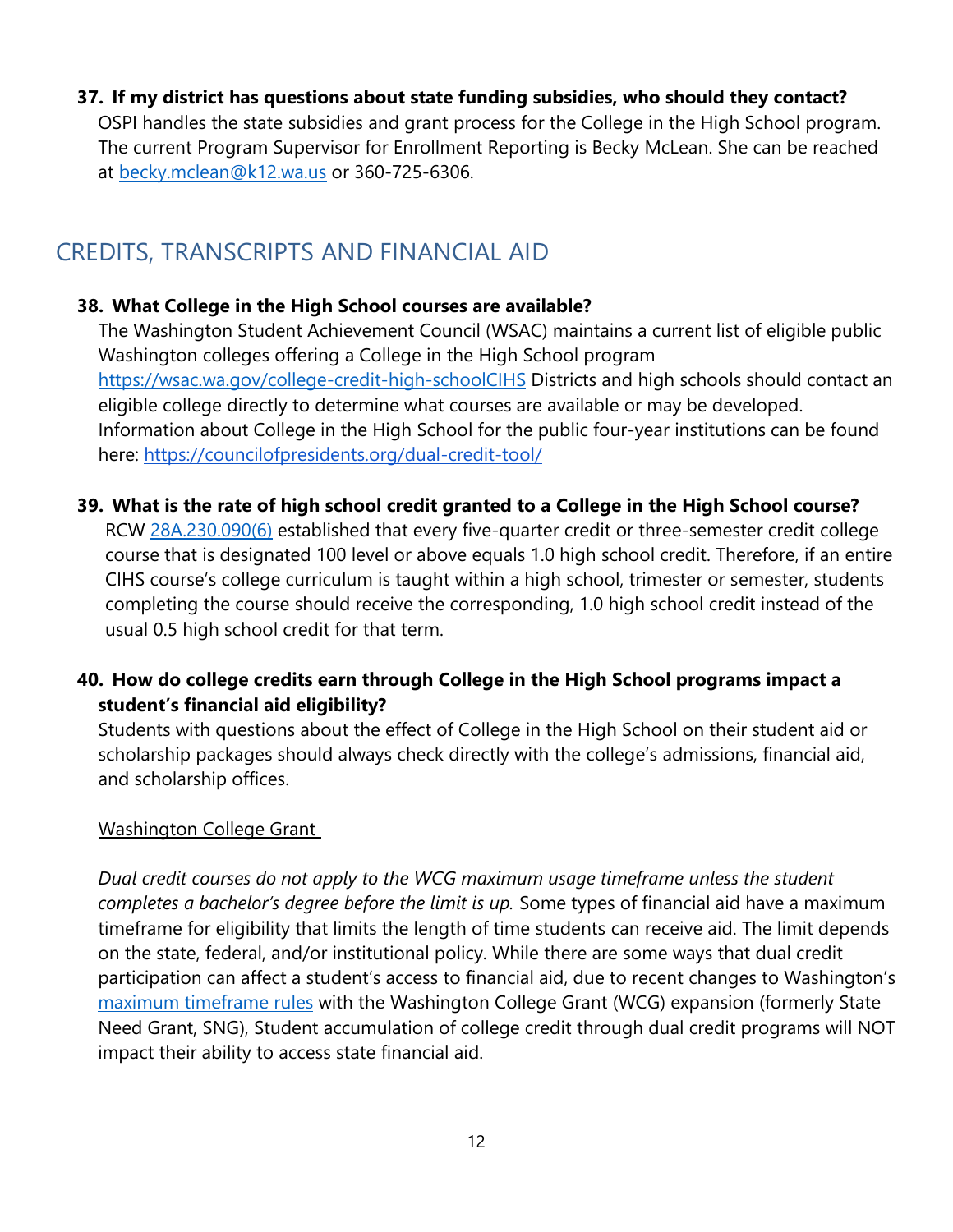The new rules for the Washington College Grant (WCG) expansion eliminate the SNG maximum [timeframe](https://apps.leg.wa.gov/wac/default.aspx?cite=250-21-011) of 125% of the length of a program and replace it with maximum terms of eligibility. A maximum timeframe policy limits the length of time students are eligible to receive aid. This policy depends on the policies and practices for state, federal, and/or institutional aid.

The WCG maximum is attending a full time for a maximum of five-years limit (15 quarters/10 semesters or the equivalent of full-time enrollment). The WCG maximum This fulltime limit only applies to the quarters in which a student received the WCG.

Because dual credit students cannot receive state financial aid to pay for college credits earned through dual credit, no course work taken in dual credit programs will apply to the WCG fulltime limit.

## *Students who earn an associate degree through dual credit programs can use WCG toward another associate degree.*

Students who already have an associate degree can use WCG toward a second associate degree if they are enrolled in an aid-eligible program. *This means students who earn an associate degree or who earn college credit toward an associate degree through dual credit programs may apply for WCG to pursue a second aid-eligible associate degree.* 

#### College Bound Scholarship

The College Bound Scholarship (CBS) differs from the WCG's maximum timeframe policy has a different length of eligibility requirement than the WCG. CBS recipients may be eligible can receive four-years of funding to use within five-years of high school graduation. Students must enroll in a college or university within one-year of high school graduation. The four four-year limit (12 quarters/8 semesters or the equivalent of full-time enrollment) applies regardless of if students choose to enroll part or full-time, or if a student they choose to take time off from school. The CBS maximum terms of eligibility are 12 quarters/ 8 semesters or the equivalent of full-time enrollment. (15 quarters/10 semesters or the equivalent of full-time enrollment). Like WCG, this full-time limit only applies to the quarters in which a student received the CBS. In other words, no course work taken in dual credit programs will apply to the CBS full time limit.

CBS Scholars must also enroll in college or university within one academic year following their high school graduation to be eligible for CBS consideration. For example, a CBS Scholar who graduated high school in the spring of 2021 is required to enroll in college or university by the fall term of 2022. CBS Scholars who do not enroll in college within a year of high school graduation are not eligible to receive the scholarship – unless they completed transcribed college credit prior to high school graduation through a dual credit program such as CTE Dual Credit, College in the High School (CIHS), or Running Start (RS). In this case, dual credit participation helps students access state financial aid because it fulfills the CBS enrollment deadline. For example: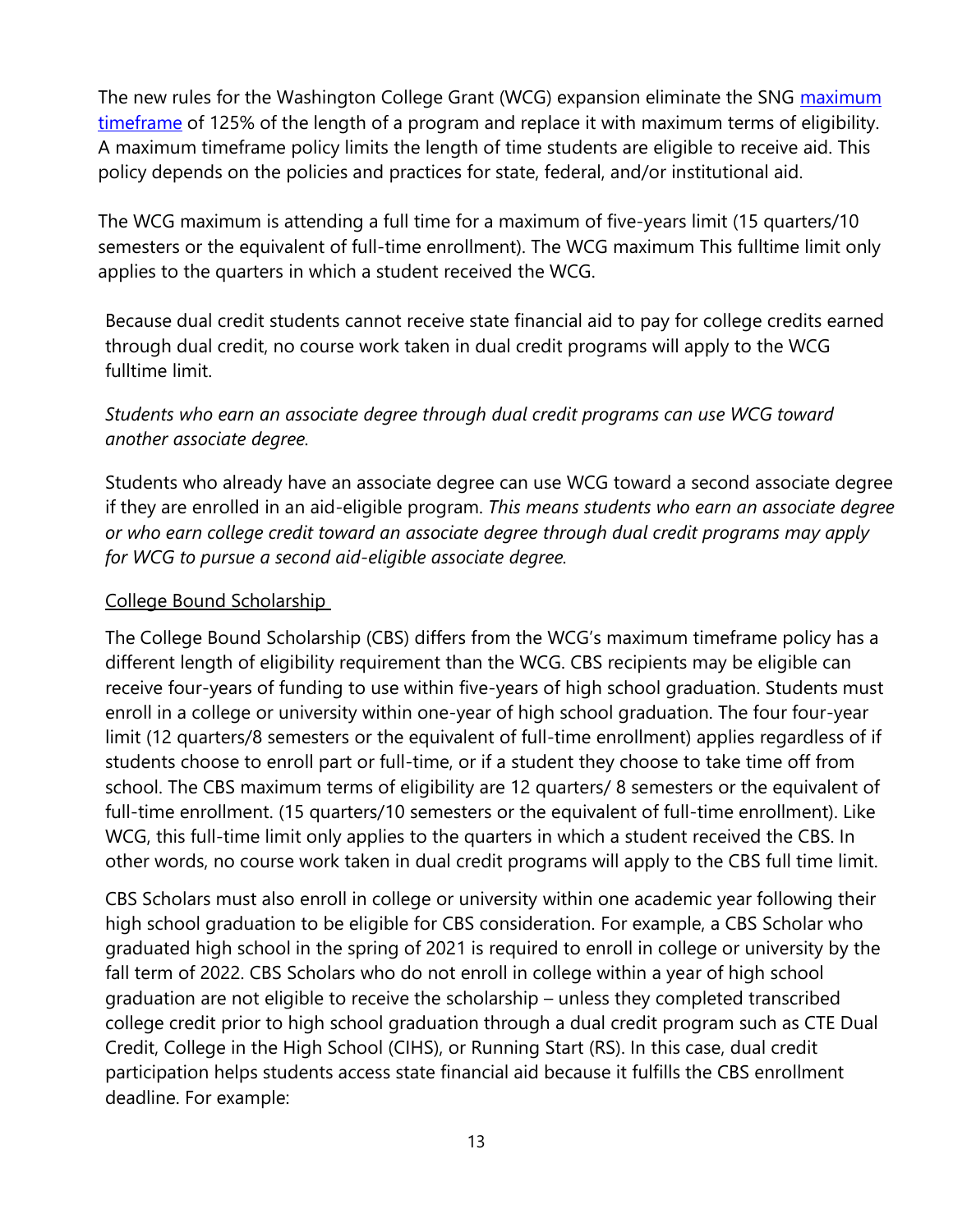- A CBS student completes a Running Start (RS) course their senior year.
- The student graduates in the spring of 2021 having already met the CBS enrollment deadline because they were enrolled at a college for their RS course.
- The student does not enroll in college until the fall term of 2023.
- The student is still eligible for CBS consideration because they met the enrollment deadline through RS participation.
- However, the student still only has five years after high school graduation to use CBS funding, meaning they would only have three years of remaining funding left.

#### Federal and Institutional Aid

For federal financial aid, including the Pell Grant, the maximum timeframe policy for federal financial aid, including the Pell Grant, limit is 150% of the published length of the student's program. Every credit on a student's college transcript is eligible to be counted towards the federal 150% maximum timeframe. This includes credits earned through dual credit programs.

Federal policies do allow for exceptions to be granted in the calculation of the limit and provide grant college/universities flexibility in determining which credits are to be applied to an individual student's maximum timeframe.

The term "published length of program" is an important one. It allows registrars and financial aid offices to count implement a policy that counts only those credits that apply to the student's current program of study. However, how credits are applied is entirely at the discretion of the college/university's credit transfer policy.

Specific institutional aid may also have differing maximum timeframe policy rules. Students who get close to the maximum timeframe will need to work closely with the financial aid representative at their college/university to maintain eligibility for federal and institutional aid. This issue is most likely to occur for students who graduate with a high number of college credits.

#### **Satisfactory Academic Progress**

For both state and federal and institutional financial aid, it is important to note that there is a requirement that students maintain Satisfactory Academic Progress (SAP). SAP is a measurement of academic performance in terms of GPA and completed credits. It differs slightly for state and federal aid.

Washington requires a per term SAP review. Recipients of state financial aid must earn at least one-half of the credits enrolled that they received aid for to demonstrate academic progress.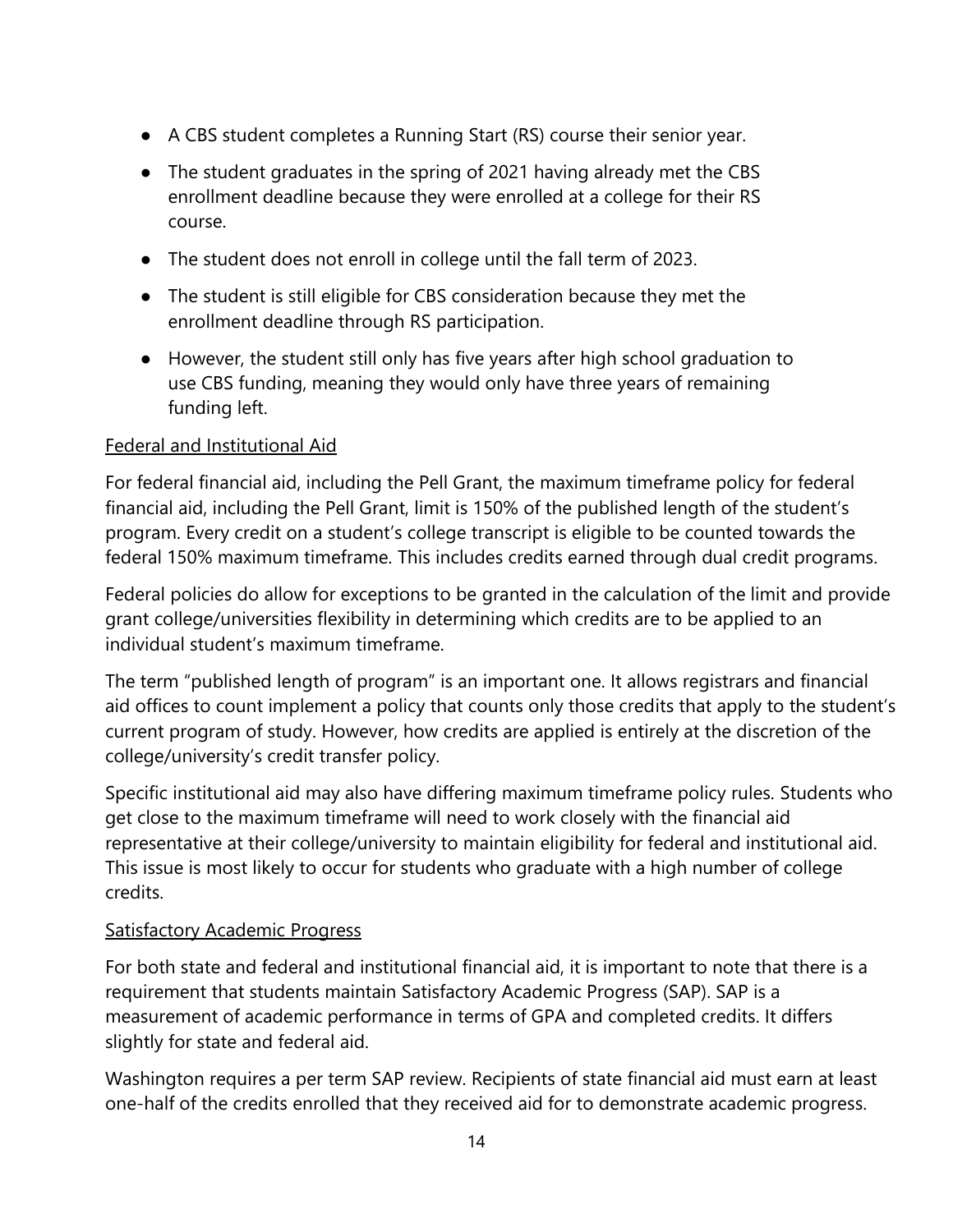This is known as the cumulative academic progress percentage. The federal SAP has a "pace" requirement instead where students must earn 67% of the credits attempted.

Though specific SAP review standards may vary by institution, all SAP policies consider the maximum timeframe rules and evaluate the successful completion of a minimum number of credits or clock hours. For example, full time enrollment is successfully completing 12 credits or 300 clock hours.

It is critical for dual credit students to understand all prior postsecondary coursework that generated a college transcript, including that taken through dual credit, will potentially be evaluated for SAP. Depending on the college/university's SAP policy, they may apply prior credits, including those earned through dual credit, towards the cumulative academic progress percentage.

The SAP evaluation may find that students are not meeting the Satisfactory Academic Progress standards. Depending on the student's cumulative academic progress percentage the student may be placed on:

- Warning Status: The student can continue to receive state aid.
- Unsatisfactory or Denied Status: The student can no longer receive any state aid. This status is often given to students who remain in warning status for more terms than the college's policies allow.

If a student struggled in their dual credit coursework and it hurts their SAP evaluation, all 100% of Washington's colleges and universities have an SAP appeals process in place. Appeals and reinstatement policies vary by institution.

#### Private Donor and Institutional Scholarships

Policies surrounding private scholarships rest with the donor. How institutional scholarships are awarded is controlled by each college.

It is up to each private donor or each college to determine how CIHS college credits impact consideration for scholarships that are reserved for freshman.

## **41. Who and how are grades determined for College in the High School courses?**

Grades and credit earned through College in the High School courses are transcribed to both the student's high school transcript and their college transcript at the sponsoring college. School districts are responsible for ensuring student grades on the high school transcript reflect the district's grading practices and policies.

The final college grades earned through completion of a College in the High School course are determined by the college or university approved teacher and follow the higher education institution's grading practices and policies. The college or university grading policy - including the grading scale and grade options - is solely up to the college or university and cannot be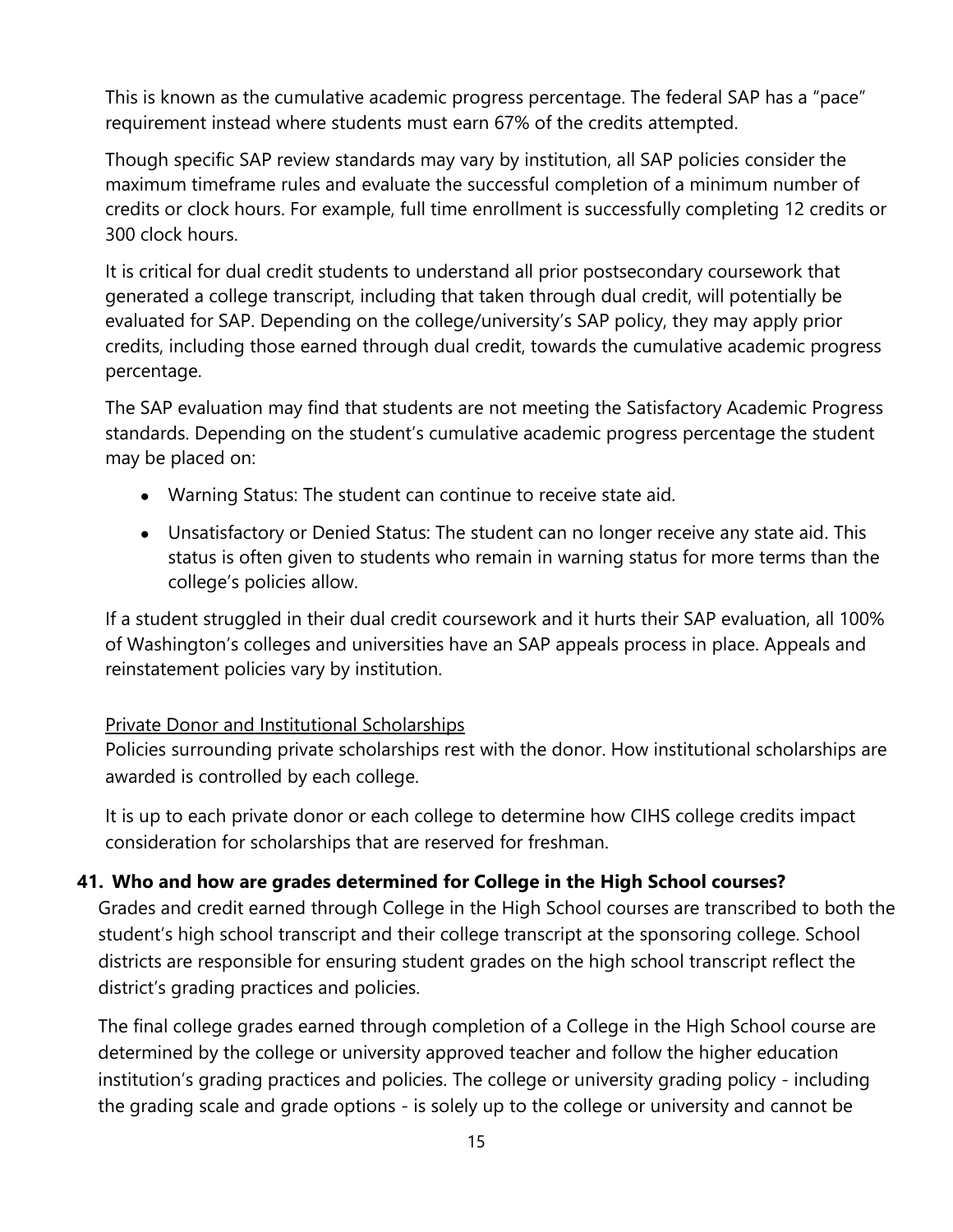altered or modified by the school district's grading policy.

If there is a difference in the grading policies between the college or university and the school district, the district must adhere to their local policies for the high school grade ad transcript while providing college grades to the college or university which adheres to the college or university's grading policy.

## **42. Can a College in the High School student retake a college course to improve their college grade?**

Maybe. A student who takes the same CIHS course in high school may improve their college grade if this is permitted by the high school or school district and the college allows repeating the course and the student follows all related college policies and procedures.

In addition, if a student takes the course once in high school, graduates from high school and retakes the course at the college this may improve their college grade if this is permitted by the college.

Note that retaking a college course may create an additional grade and not necessarily replace the original grade at some institutions of higher education.

## **43. Do college credits earned through College in the High School affect a student's NCAA eligibility?**

No. [NCAA Bylaw 12.8.2.3](https://web3.ncaa.org/lsdbi/search/proposalView?id=3145) Joint College/High School Program states: "A studentathlete's eligibility under the five-year rule does not begin while a student is enrolled in a collegiate institution in a joint high school/college academic program for high school students in which the courses count as both high school graduation credit and college credit, provided the student has not officially graduated from high school and does not participate in intercollegiate athletics while enrolled in the joint program." (Revised: 11/01/2011 effective 08/01/2002, 7/41/2014).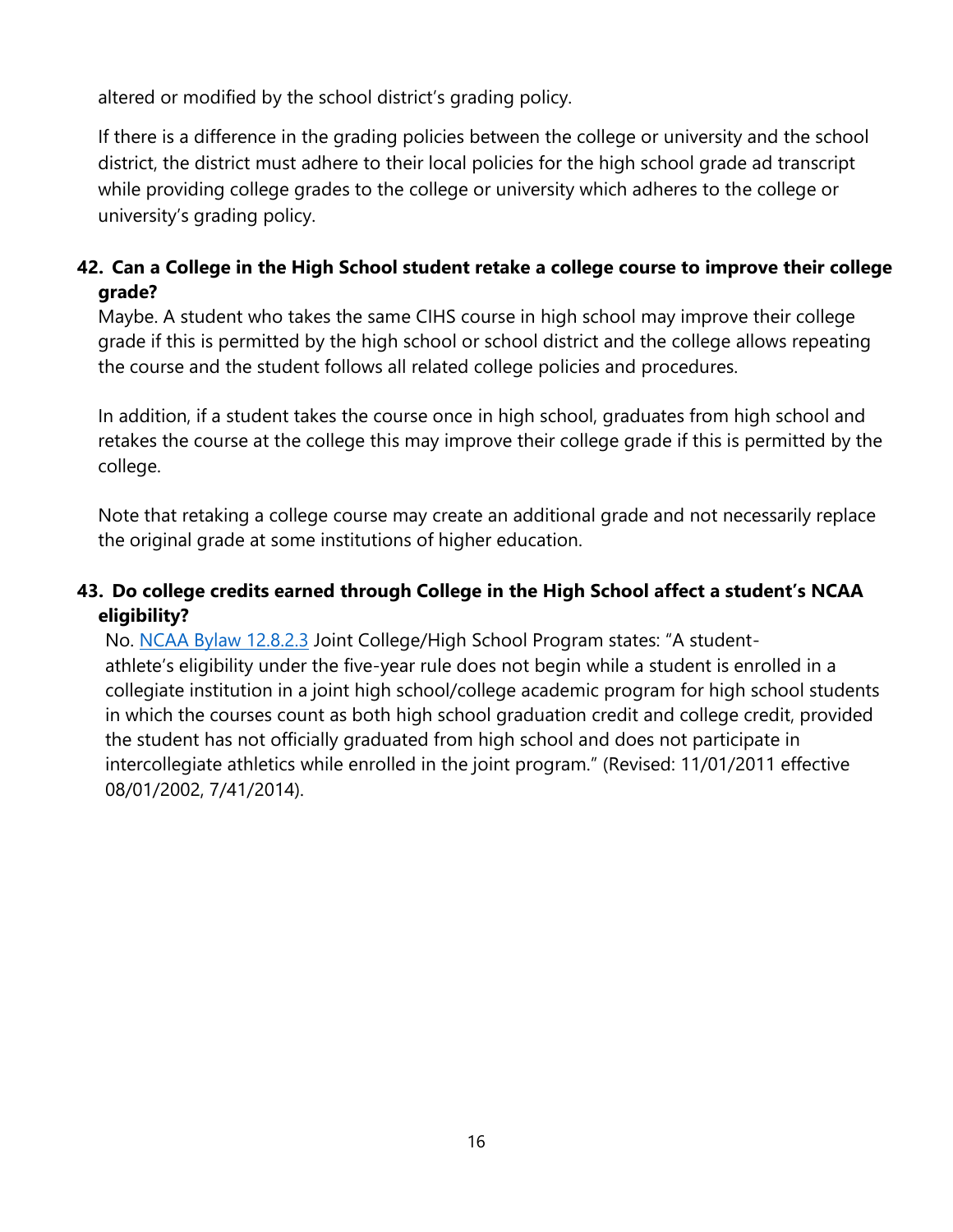## **44. Are all College in the High School courses shown on the high school transcript?**

Yes. College in the High School courses must be recorded on the public high school transcript. The standardized transcript must contain the college's course title – not the title of a high school course - and the course designation of "C" for all College in the High School courses. See OSPIs Transcript FAQ for additional guidance. All students, regardless of whether they registered for college credit, must receive the same treatment on their high school transcript.

## **45. What are the appropriate course designator codes to use for each type of dual credit course?**

High School Transcript Course Designators are below.

| ********************************** COURSE DESIGNATION KEY ****************************** |                              |                     |                     |  |
|------------------------------------------------------------------------------------------|------------------------------|---------------------|---------------------|--|
| $A = Advanced Placement$                                                                 | $\vert$ = Intl Baccalaureate | $Q =$ Quantitative  | Z Non-Instructional |  |
| $B = CADR$                                                                               | $K =$ Cambridge Program      | $R =$ Running Start |                     |  |
| $C =$ College in the HS                                                                  | $L = Local Comp Test$        | $S = Science$       |                     |  |
| $H =$ Honors Option                                                                      | $N = National Comp Test$     | $T = Tech$ Prep     |                     |  |
|                                                                                          |                              |                     |                     |  |

Transcript User Guide and FAQ documents have been updated (2.2016) <https://www.k12.wa.us/student-success/graduation/high-school-transcripts>

#### **46. Are College in the High School courses transcribed by the offering college?**

Yes. If a student registers to earn a college credit, the student's college transcript is created when the student registers with the college for the college credit. The college credit and grade for the CIHS course will be included on the student's permanent college transcript and applied to the student's college grade point average at that college. High schools are required to ensure that families understand this process prior to enrolling for college credit in a CIHS course, and the colleges also communicate this information as part of student registration and general program information.

**47. If a student earns college credit for a College in the High School course and college credit from another dual credit program, and those credits and/or exam scores transfer with the same equivalencies to a college, can the student earn duplicate college credit?** No. A student will only earn college credit for a college course once. EX: If a student earns a qualifying score on the AP Psychology exam and the college, they attend awards credits equivalent to PSYCH 101, the student cannot receive college credit twice for PSYCH 101 by taking PSYCH 101 through a College in the High School program.

However, if the two sets of credits are not equivalent, the student may be awarded more than one course's credits, as also happens with some AP credit policies for single exams.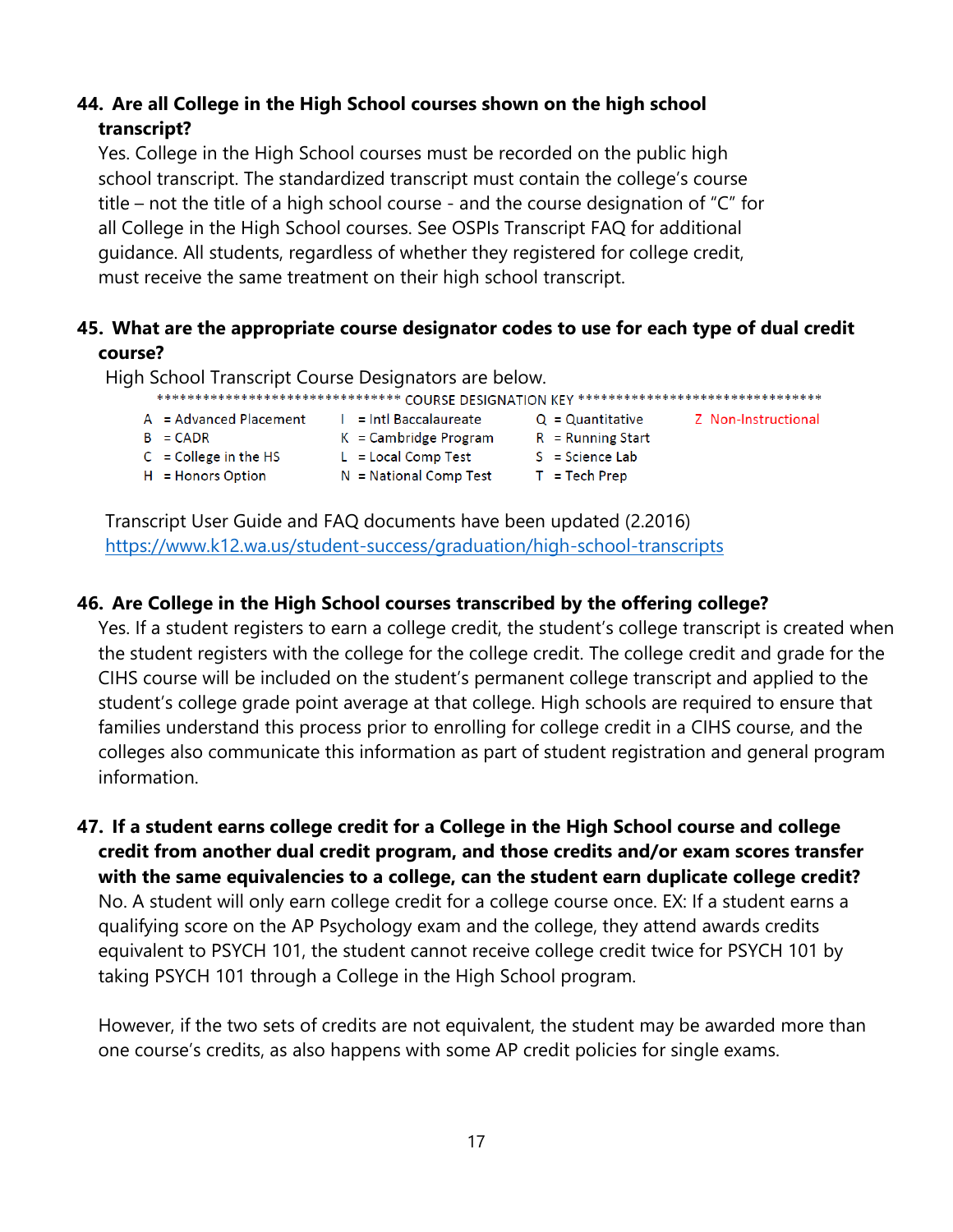## **48. Who determines if college credit is accepted at the college the student attends after high school graduation?**

The transfer of transcribed college credit courses is determined by the receiving college. Students are encouraged to review credit transfer policies at their prospective college. If a student earned college credit in College in the High School or Running Start, that college credit will be on the student's official college transcript from the sponsoring college(s), which should be sent by the student to the college where the student chooses to enroll.

## **49. Are college credits earned in College in the High School courses transferable to in-state and/or out-of-state colleges?**

Studies and surveys consistently indicate that most students can successfully transfer credits earned through CIHS programs, both in-state and around the country. Parents and students are encouraged to educate themselves about the transferability of college credits to another college.

Most Washington colleges have transfer credit equivalencies listed on their "Transfer Credit" webpages to assist students with determining how college credits and exam scores will transfer.

## **50. How does a student transfer college credits earned in a College in the High School course?**

A student first must order an official transcript from the college from which they took the College in the High School course. When requesting the transcript(s), a student should indicate that it be sent to the specific college(s) of interest. A fee may be charged by the college to order an official college transcript. The link to order a college transcript can usually be found on the college's website under the Office of the Registrar.

## **51. Does College in the High School college credit earn from a two-year college transfer to a four-year college in Washington?**

In most cases, yes. Students should check with the four-year college they are hoping to transfer to and verify transferability of the intended course. Again, most colleges have a "Transfer Credit" webpage with information on the college's policies.

## **52. What does "establish" a college transcript in high school mean for the student?**

To establish a college transcript in high school means a student who completes a CIHS course for credit, the credit will be posted to a transcript from the college offering the CIHS course. When a student applies for admissions to a college, they will be asked, as part of their admissions application, to send all official college transcripts from any colleges or universities the student attended.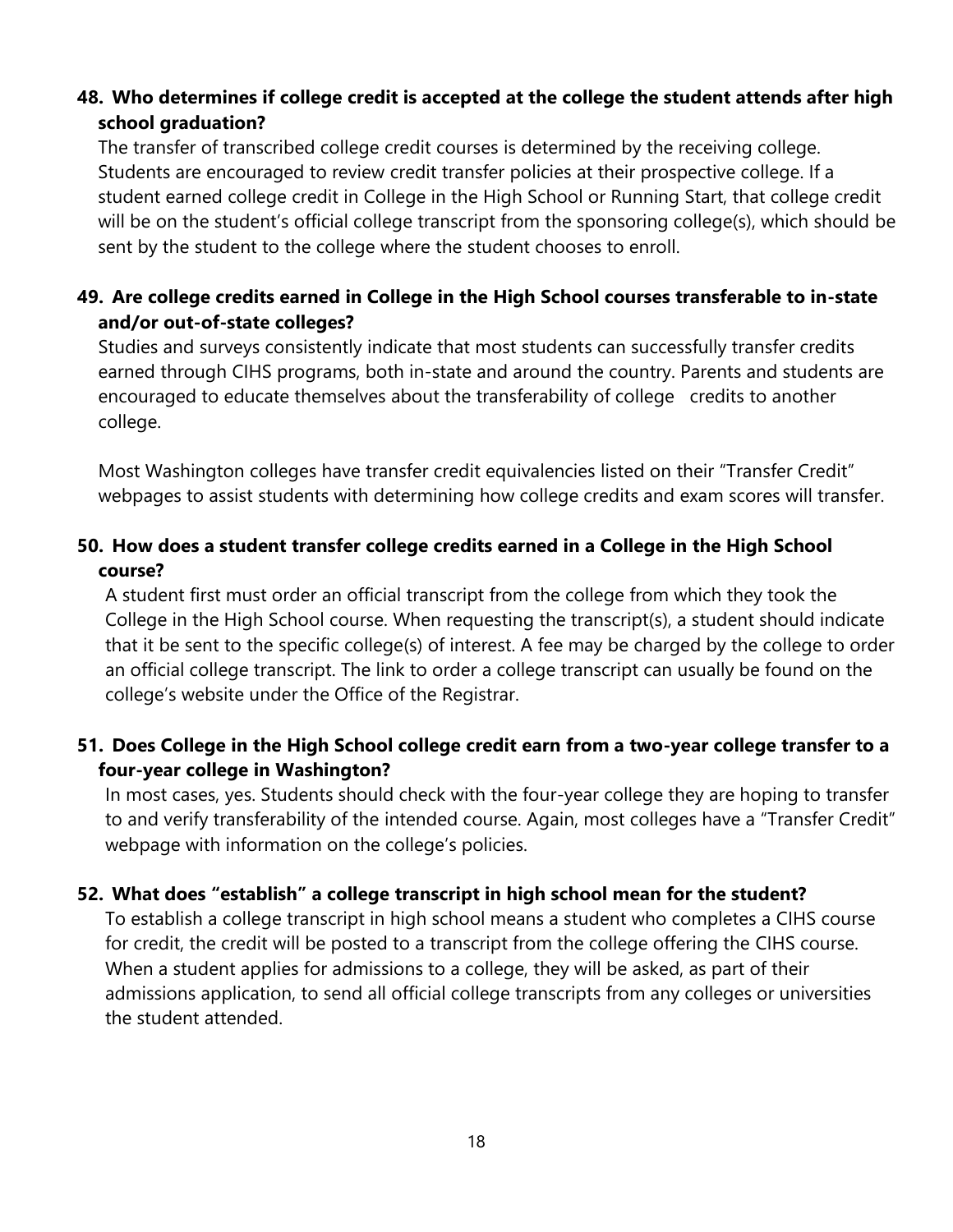## **53. What if a student enrolls in a course but wants to drop from the course because they received a poor grade on their midterm?**

College in the High School students are expected to follow the "drop/withdrawal" policies and deadlines of the college as well as their own high school's drop policy. Students should refer to the institution of higher education's Collee in the High School materials (e.g., handbook, website) for these specific policies prior to enrolling in a College in the High School course. Depending on the college or university, students who drop/withdrawal may not receive a refund of registration fees. The student's college transcript will still list the college course, noting the drop and withdrawal, but with no college grade or credits.

## **54. Can parents access information have related to their students' college transcripts and record?**

Under federal law, students who attend postsecondary educational institutions hold the rights to their education records. They have the right to consent prior to any disclosure of information from education records held by the postsecondary institution.

However, an exception to the consent requirement allows the parents of dependent students to review their student's education records without the consent of the student. Proof of dependency is usually verified via a copy of the most recent year's federal tax form showing that the parent claims the student as a dependent. Neither the age of the student nor the parent's status as a custodial parent is relevant. If a student is claimed as a dependent by either parent for tax purposes, then either parent may have access under this provision. See  $\frac{34 \text{ CFR } 8}{,}$ [99.31\(a\)\(8\).](https://www.govinfo.gov/content/pkg/CFR-2010-title34-vol1/pdf/CFR-2010-title34-vol1-sec99-31.pdf)

## **55. Who determines the type of high school credit that will be awarded for a College in the High School course?**

The high school or district will make the determination as to what type of high school credit will be awarded for a College in the High School course.

## **56. Who determines the college course equivalencies for college credit awarded for a College in the High School course?**

Each college determines the course equivalency for college credit earned through a College in the High School course. College credit may be awarded for general education, elective or major related credit to achieve the required 180 quarter credits/120 semester credits for a baccalaureate degree or 90 quarter credits for an associate degree. To learn more, go to: [https://www.sbctc.edu/resources/documents/colleges-staff/programs-services/transfer/joint](https://www.sbctc.edu/resources/documents/colleges-staff/programs-services/transfer/joint-transfer-council/what-is-in-a-degree.pdf)[transfer-council/what-is-in-a-degree.pdf](https://www.sbctc.edu/resources/documents/colleges-staff/programs-services/transfer/joint-transfer-council/what-is-in-a-degree.pdf)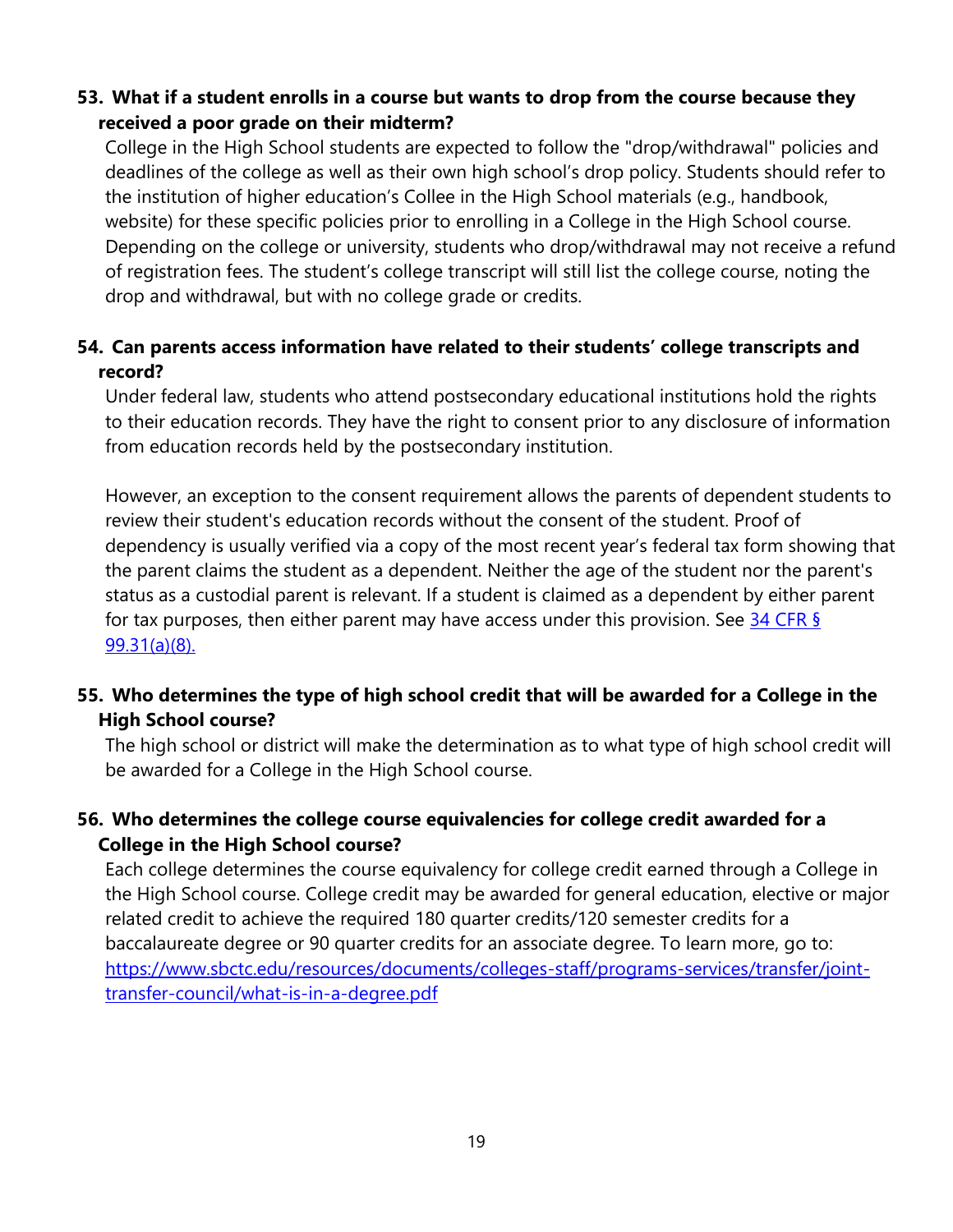## **57. What is Satisfactory Academic Progress (SAP) and how does this impact a high school student taking a college course?**

Satisfactory Academic Progress are standards based on federal, state and institutional requirements students must maintain. Generally, SAP includes standards for a minimum number of credits to be completed, a maximum time frame to degree and a required minimum grade point average. The federal and state SAP will be the same for all colleges, however, institutional SAP may differ by institution.

#### **58. Can a student receive financial aid assistance for CIHS?**

College in the High School students may not apply for federal or direct state financial aid although some may be eligible for state-funded subsidies to cover the course fee.

Colleges may use their institutional financial aid fund to help College in the High School students if they choose. College in the High School students are responsible for paying a college's per course fee. See the College in the High School Course Fees and State Subsidies section for more information.

In addition, students enrolled in a program course may pay CIHS fees with advanced college tuition payment program tuition units at a rate set by the advanced college tuition payment program governing body. To learn more, go to: [https://wastate529.wa.gov/.](https://wastate529.wa.gov/)

# <span id="page-19-0"></span>CO-DELIVERY OF DUAL CREDIT COURSES

## **59. What is co-delivery of dual credit courses, and how does it relate to College in the High School courses?**

Co-delivery occurs when a teacher has been approved to teach the curriculum for two different types of dual credit programs through the same course. A typical co-delivered courses is a College in the High School and Advanced Placement (AP) course.

EX: A single course may be offered as both an AP and College in the High School course, such as ENGL&101 English Composition and AP English Language & Composition.

Students in these courses may opt to earn college credit through one or both options, taking the related AP exam and/or registering with the college through College in the High School.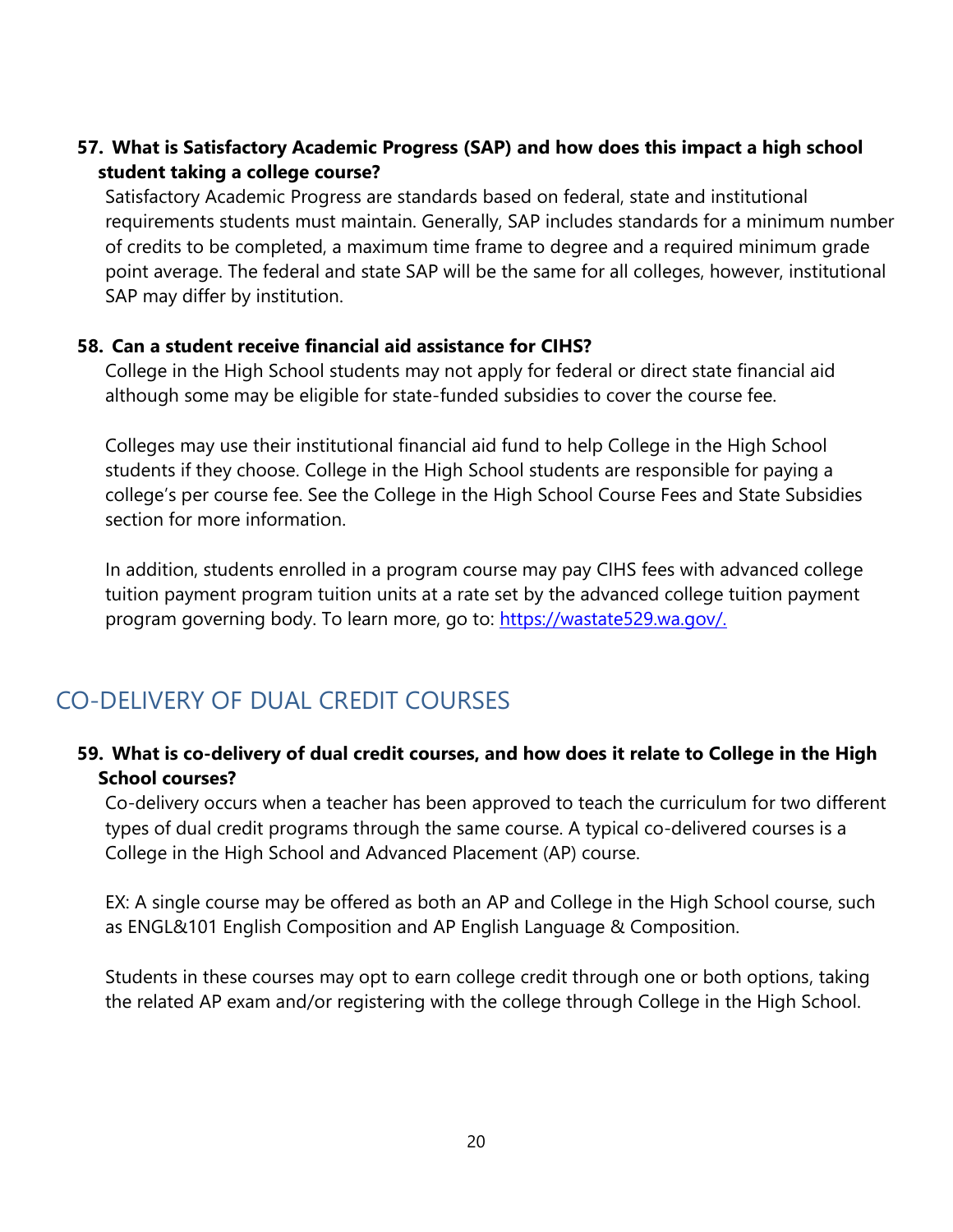#### **60. How is co-delivery of dual credit courses implemented in Washington?**

Offering distinct dual credit courses in separate classrooms is considered best practice for instruction, transparency, and clarity; however, it is recognized that situations occur which may necessitate clustering two similar courses into one classroom. When necessary to ensure access and/or availability of a dual-credit opportunity, some dual- credit courses (i.e., College in the High School and Advanced Placement or International Baccalaureate) can be delivered simultaneously, in the same classroom, by one teacher. Note that some possible combinations of dual credit courses may be prohibited by the college or university offering the CIHS course.

To ensure quality, rigor and correct course alignment of co-delivered CIHS courses, below are parameters and details to assist high schools:

- On the high school transcript, each co-delivered College in the High School course must first reflect the title (course title) and curriculum number (i.e., SPAN103) and then as many characters of the other dual credit course title (i.e., AP Spanish Lang) as allowable within the system.
- It is the responsibility of the high school or district, in the case of College in the High School to confirm each student's enrollment status with the college and to ensure students follow the college's policies.
- The offering college is responsible for determining, at the course level, that the codelivered course meets the College in the High School requirements.
- The high school is responsible for ensuring that the co-delivered dual credit course is approved both by the offering college as well as by the offering organization of the other dual credit option.

## **61. What if a student registers for a College in the High School course and plans to take the Advanced Placement (AP) exam at the conclusion of the course?**

The student would still have the option to take the corresponding AP exam as well.

The high school transcript would reflect both the College in the High School course designator code (C) and the Advanced Placement course designator code (A).

## **62. Are there cases in which an Advanced Placement or International Baccalaureate course does not align with a College in the High School course?**

Yes. Co-delivery of dual credit courses is not a practice that can be universally implemented. As a result, a case-by-case review at the course level is necessary to assure that the expectations of the dual credit program(s) are met. For a course to be co-delivered, the college that offers the College in the High School program is responsible for determining, at the course level, if the course meets the College in the High School course expectations and can be offered as a codelivered dual credit course. Colleges have regular, faculty-driven review processes to align college course learning standards with other dual credit course learning standards.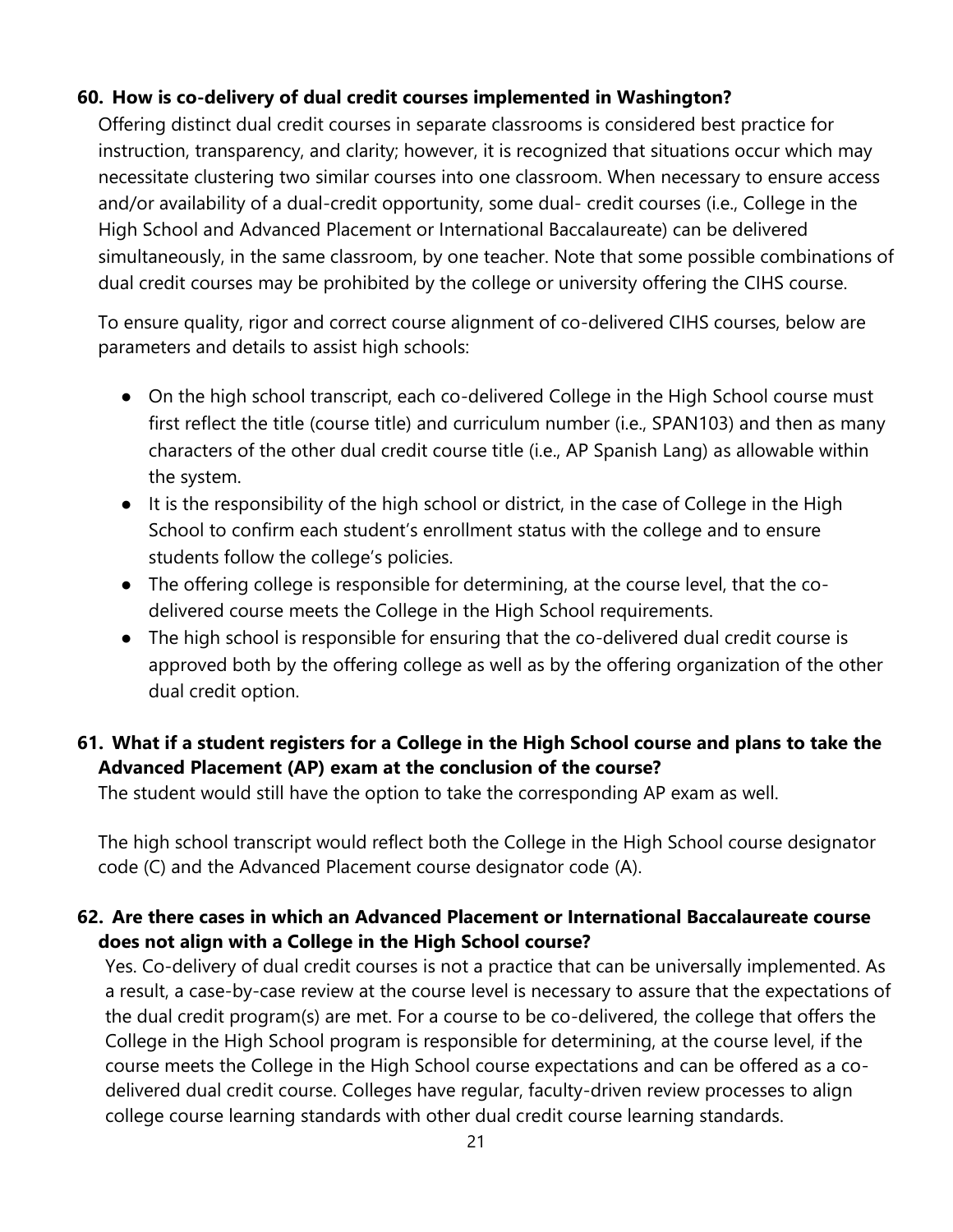#### **63. If a teacher is teaching an Advanced Placement course, can that teacher automatically also offer the course as a College in the High School course?**

No. AP courses are high school courses whereas College in the High School courses are college courses. There are specific rules and processes for College in the High School programs in WAC [Chapter 392.725, w](https://app.leg.wa.gov/WAC/default.aspx?cite=392.725)hich include standards that must be met for teacher application, approval, and training, course curriculum and evaluation with oversight by college faculty, and student preparation.

### **64. What about co-delivery of CTE Dual Credit and College in the High School courses?**

CTE Dual credit is articulated credit. The CTE Dual Credit program serves students in grades 9- 12 and is offered through an articulation agreement between high school and college programs. All CTE Dual Credit courses must be taken on a high school campus, taught by Career and Technical Education (CTE) instructors, and identified as CTE courses. CTE courses must have an approved high school CIP Framework code (V code) and meet all other requirements for CTE designation and enhanced fundings.

College in the High School courses may be either academic or professional technical. A CTE Dual Credit course may be offered through College in the High School if it meets all of the requirements as described in WAC [Chapter](https://app.leg.wa.gov/WAC/default.aspx?cite=392.725) [392-725.](https://app.leg.wa.gov/WAC/default.aspx?cite=392.725) However, the course would be considered a CIHS course and could not simultaneously be co-delivered as a CTE Dual Credit and CIHS course.

A course is either a high school course articulated with a college for CTE Dual Credit or the course is a college course that meets the CIHS requirements. The course cannot be both.

## <span id="page-21-0"></span>LEGISLATION

**65.Is there statute and regulations for the College in the High School program?**  Yes. RCW [28A.600.290](https://app.leg.wa.gov/RCW/default.aspx?cite=28a.600.290) and [WAC 392-725](https://app.leg.wa.gov/WAC/default.aspx?cite=392.725) describe the components and rules of the CIHS program.

## <span id="page-21-1"></span>COLLEGE IN THE HIGH SCHOOL PROGRAM APPROVAL

### **66. What are the requirements for a high school teacher to offer a College in the High School course?**

The College in the High School course curriculum, assessments, and the high school instructor must meet the requirements of the offering college, as well as the College in the High School rules, which can be found in WAC [chapter 392-](https://app.leg.wa.gov/WAC/default.aspx?cite=392.725) [725.](https://app.leg.wa.gov/WAC/default.aspx?cite=392.725)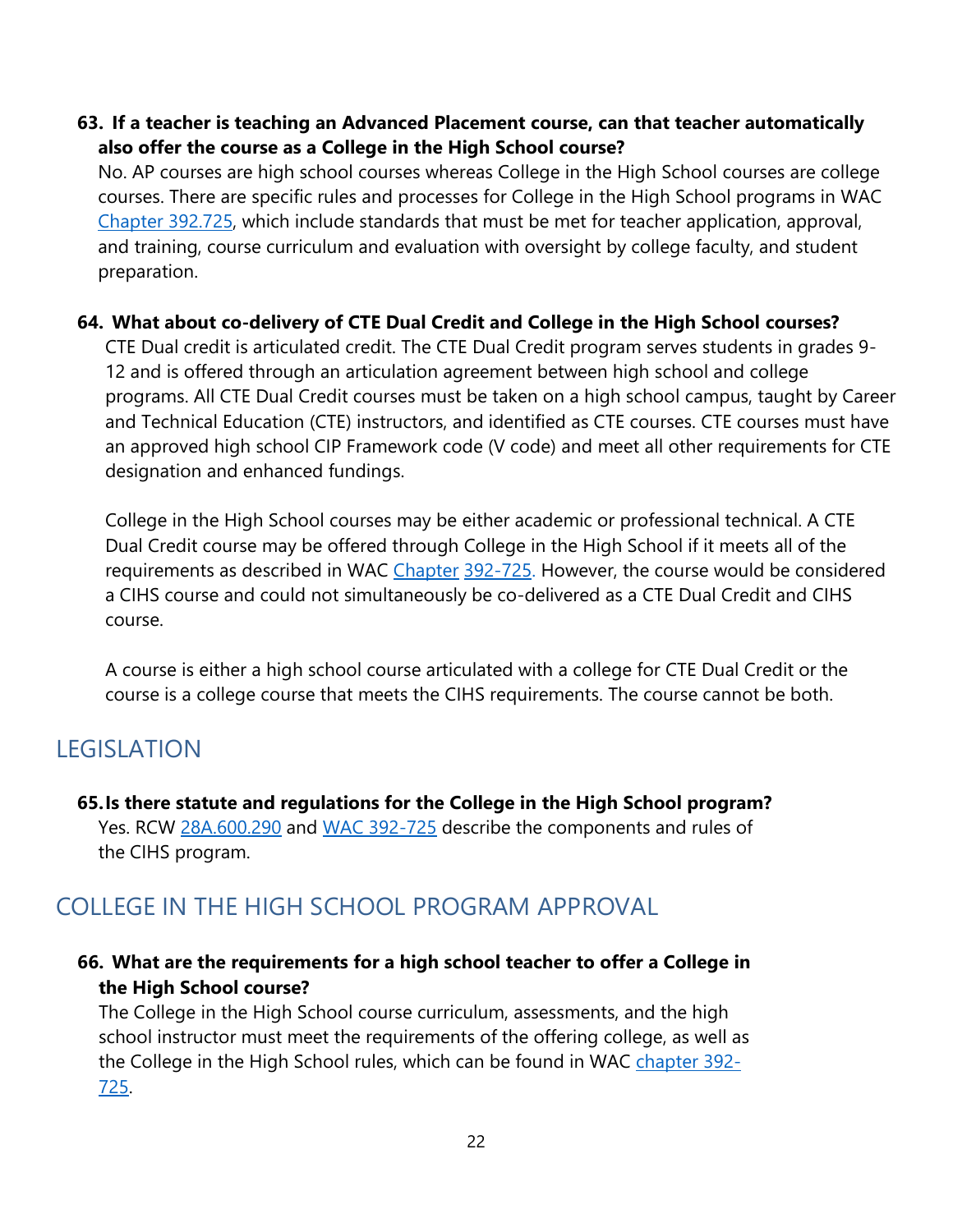## **67. Who oversees accreditation for College in the High School programs in Washington and across the country?**

The National Alliance of Concurrent Enrollment Partnerships (NACEP) is the professional organization that works to ensure that college in the high school courses align with rigorous standards. NACEP has defined a set of quality standards that is the basis for the accreditation process. More than 100 colleges and universities across the country have earned NACEPaccreditation. For those Washington colleges that have not yet achieved NACEP accreditation, the Washington Student Achievement Council convenes the state- level review committee to annually review College in the High School programs.

#### **68. Who makes up the standards review committee?**

Representatives from the Council of Presidents, State Board for Community and Technical Colleges, Independent Colleges of Washington and the Washington Student Achievement Council make up the review committee.

## **69. What is the timeline for the annual reporting of evidence requirement for an institution of higher education?**

As of the 2017-18 academic year and every year after until 2027-28, all institutions of higher education offering a CIHS program must submit an annual report for review and recommended approval by the Committee. An institution of higher education is required to provide evidence meeting the most recent NACEP student, curriculum, assessment, faculty, evaluation and partnership standards in WAC [392-725-130](https://app.leg.wa.gov/WAC/default.aspx?cite=392-725-130) through 392-725-170 by July 1 each year to the College in the High School review committee

Institutions who have received National Alliance of Concurrent Enrollment Partnerships (NACEP) accreditation may submit the certificate of accreditation in lieu of the annual report.

Institutions of higher education who successfully complete the state review process are required to submit by July 1 every other year.

The College in the High School review committee consists of representatives from the State Board of Community and Technical Colleges, the Council of Presidents, Independent Colleges of Washington and the Washington Student Achievement Council. The Committee is responsible for informing institutions of higher education no later than August 15 whether the standards have been met. If the committee determines that standards have not been met an institution will have until October 15 to make any necessary reporting corrections and/or program adjustments to provide satisfactory evidence. The Committee has until November 1 to finalize all approvals.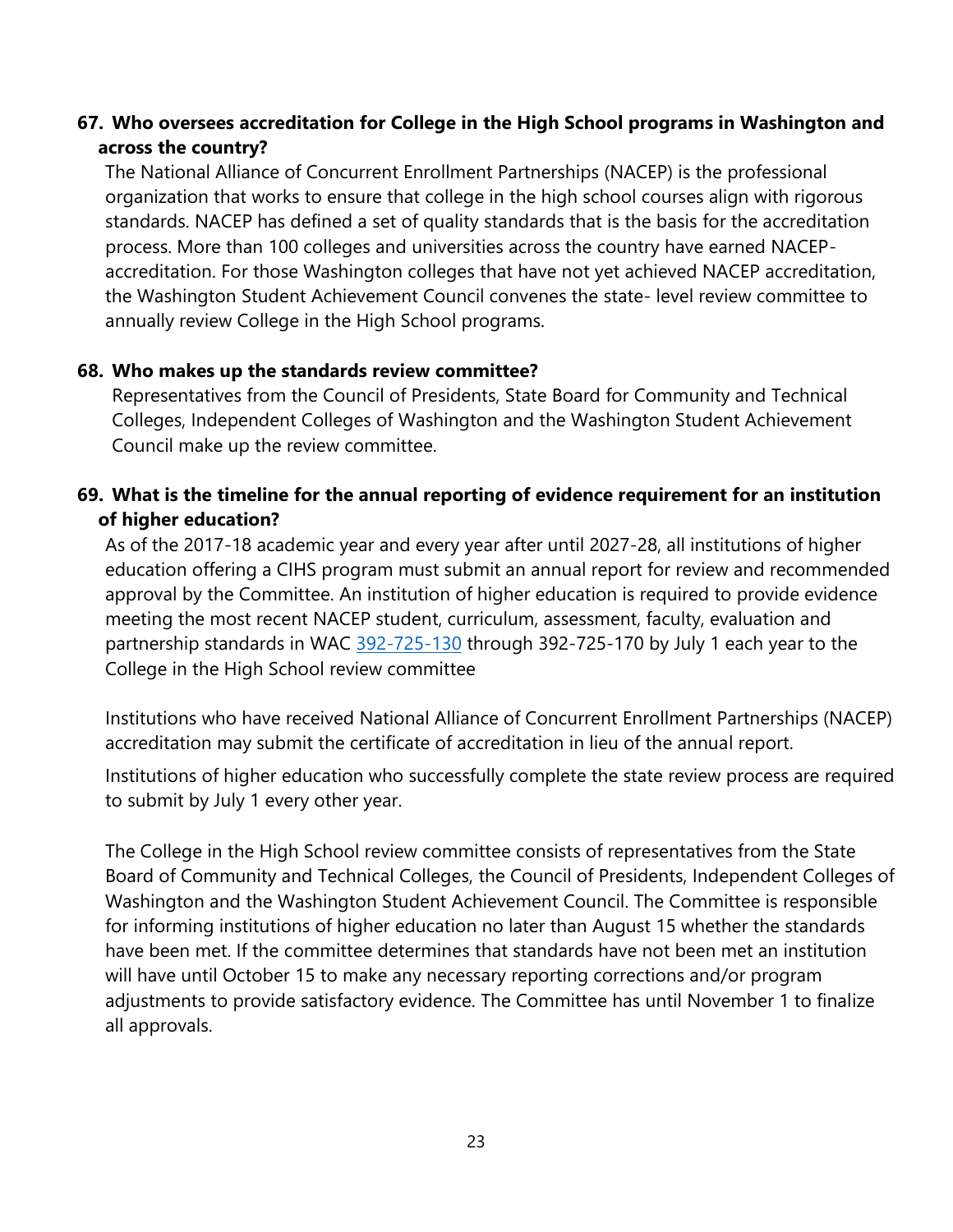## **70. Is national accreditation required for CIHS programs?**

All institutions of higher education currently offering CIHS programs in Washington must be NACEP accredited by academic year 2027-28 to be eligible to offer a CIHS program in Washington as required by RCW 28B.10.035.

**71. Do all institutions offering a College in the High School program have to complete the state reporting of evidence requirement?**

Institutions of higher education that have attained NACEP accreditation are not required to submit evidence as part of the annual review process.

Instead, institutions that have attained NACEP accreditation must submit to the committee a certificate of accreditation that shows the institution is currently accredited by NACEP.

In addition, a college that has been approved through the state review process is required to submit a new review report to the Committee every other year. For example, if a college provided evidence or a review report on July 1, 2020, and was approved during the review cycle, then the college would not be required to submit a new review report until July 1, 2022.

| Submitted materials in spring of          | Submit state required annual report to |
|-------------------------------------------|----------------------------------------|
| 2021 for NACEP accreditation              | review Committee                       |
| Multiple years of programming             | Submit application and evidence for    |
|                                           | previous academic year 2020-21         |
| Only been operating fall-winter 2020-2021 | Submit application and evidence for    |
|                                           | terms the program has operated         |
| Offered any CIHS courses in the 2020-21   | Submit state required annual report to |
| AY                                        | review Committee for terms the course  |
|                                           | was offered                            |
| Considering a CIHS program but is not     | Do not apply                           |
| offering a program                        |                                        |

## **72. If an institution is in the process of attaining NACEP accreditation, are they exempt from the annual reporting of evidence requirement?**

No. To be exempt from the annual reporting of evidence requirement an institution of higher education must provide a certificate of accreditation to the review committee that shows the institution is currently accredited by NACEP.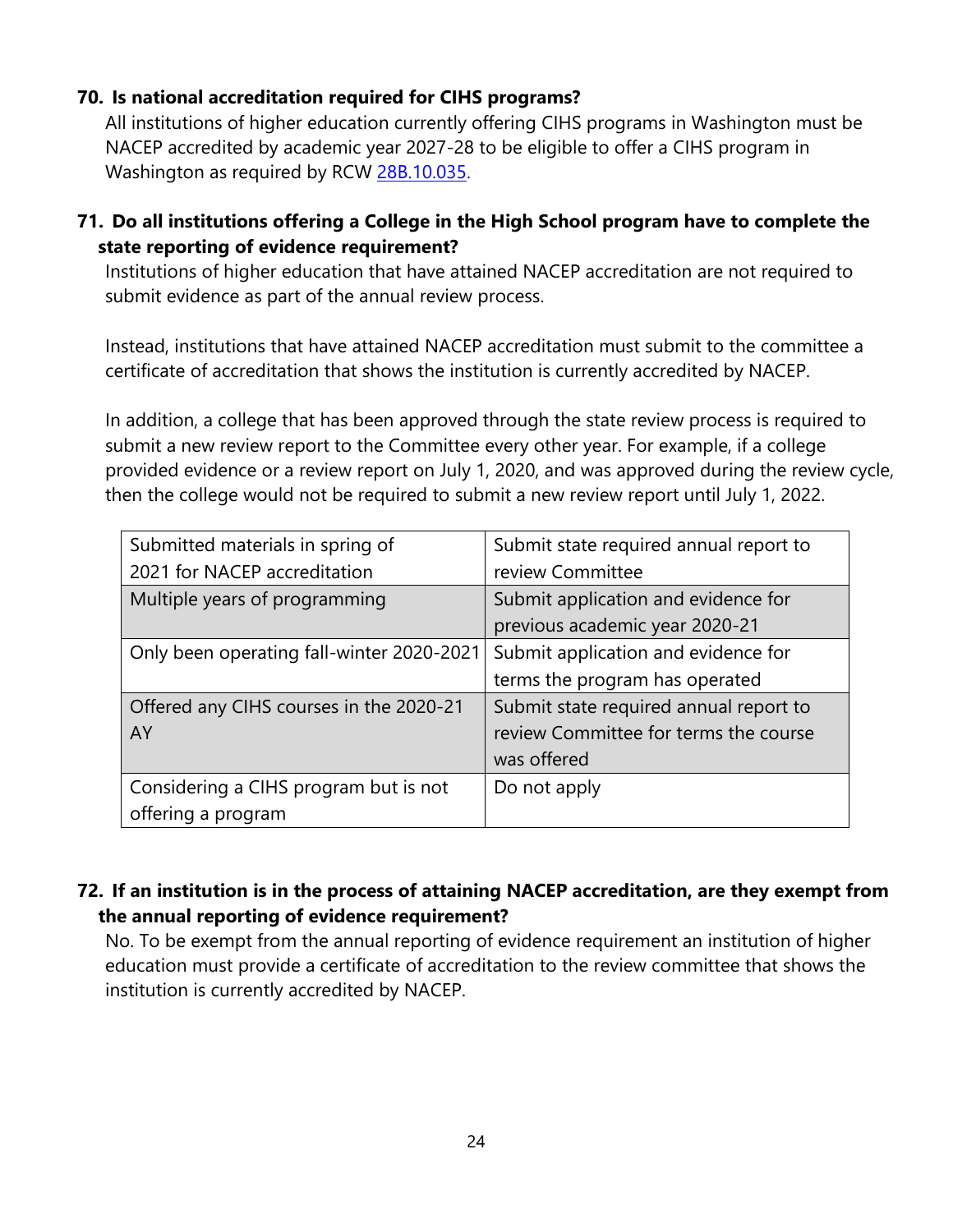**73. What happens if an institution of higher education does not successfully meet test standards required as part of the state review process?**

An institution of higher education that does not meet the standards as determined by the review committee will be ineligible to offer the College in the High School program the following academic year.

**74. Is there an appeal process for institutions of higher education that are ineligible to offer the College in the High School program?**

No. The decision made by the review committee in November is final

**75. If an institution is ineligible to offer College in the High School program for an academic year, how does an institution regain eligibility?**

If an institution of higher education is deemed ineligible to offer the College in the High School program, they may regain eligibility by submitting evidence to meet the standards to the review committee for the following state review cycle. This may require an institution to develop new processes and materials or revise existing evidence to meet the standards in the future.

## **76. If I am interested in obtaining data on College in the High School participation rates, where should I go?**

Visit the report card via OSPI or the WSAC Dual Credit policy page: <https://washingtonstatereportcard.ospi.k12.wa.us/> and [http://www.wsac.wa.gov/college-](http://www.wsac.wa.gov/college-credit-high-school) [credit](http://www.wsac.wa.gov/college-credit-high-school)[high-school](http://www.wsac.wa.gov/college-credit-high-school)

## <span id="page-24-0"></span>PROGRAM DEVELOPMENT

## **77. If my district is interested in starting a College in the High School course or program, where can I get more information?**

OPSI, WSAC, COP, ICW and SBCTC staff maintain relevant information about all dual credit options in their sector. It may help to start by accessing the list of colleges offering a CIHS program, which is available on the [WSAC](https://www.wsac.wa.gov/college-credit-high-school) [a](https://www.wsac.wa.gov/college-credit-high-school)nd [OSPI](https://www.k12.wa.us/student-success/support-programs/dual-credit-programs) [w](https://www.k12.wa.us/student-success/support-programs/dual-credit-programs)ebsites. From there, exploring the program offerings and information on the websites of colleges of interest should lead interested high school staff to context selected colleges and universities offering CIHS programs.

#### **78. Can multiple colleges offer courses in one high school or district?**

Yes. A high school or district may work with more than one college to offer College in the High School courses for their students. Each college will require its own local agreement for the courses it will be providing the school/district.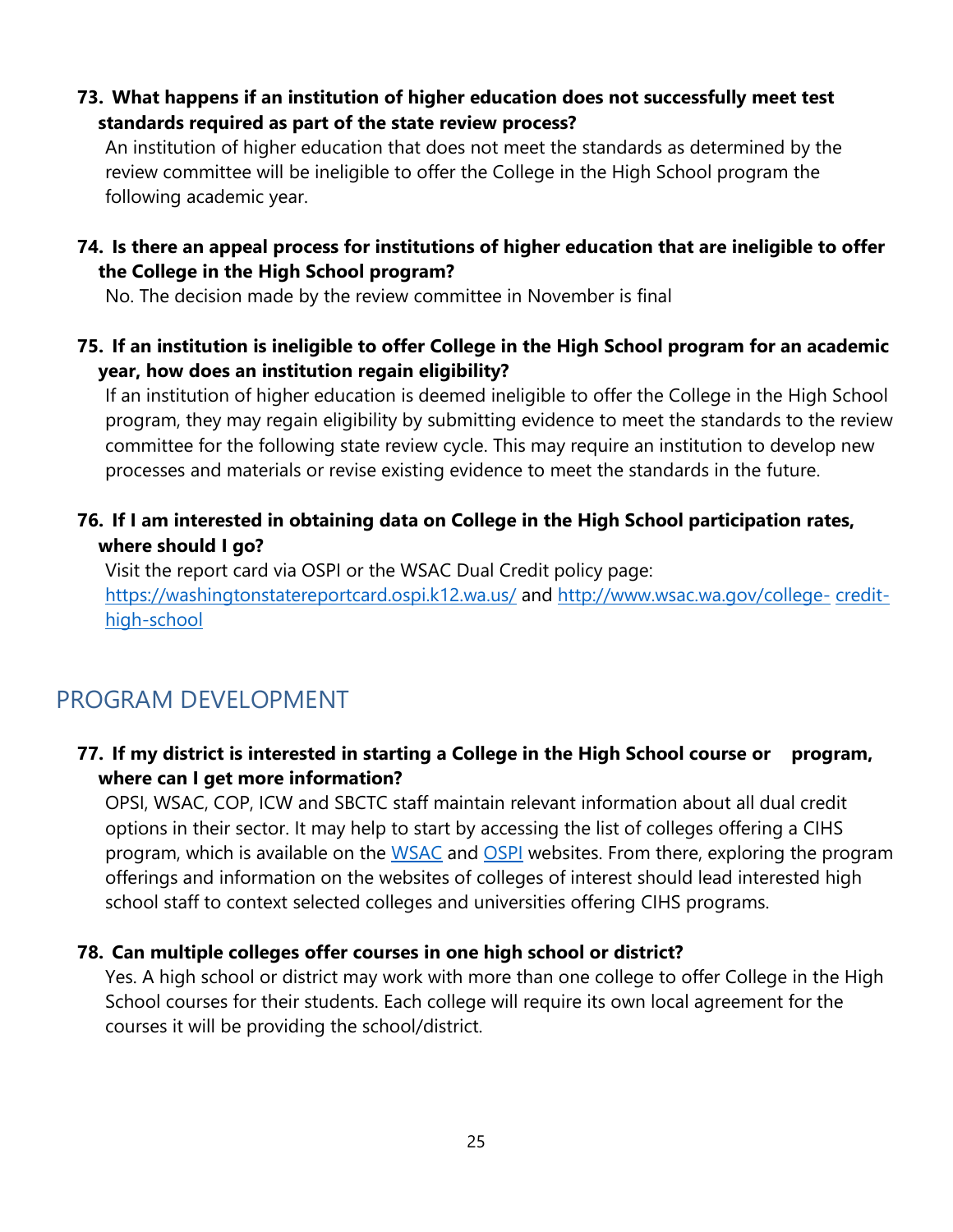## **79. When must a local agreement be established?**

Prior to the start of the College in the High School course, a local agreement between the district, charter school, or tribal compact school and the participating college(s) must be developed and in place. The agreement shall be for one school year, meet the district, charter school, or tribal compact school's board polices, meet the college's policies regarding contracting agreements, and address the requirements identified in WAC [392.725.050.](https://app.leg.wa.gov/WAC/default.aspx?cite=392-725-050)

## **80. What institutions of higher education are eligible to offer College in the High School programs?**

To be eligible to offer a College in the High School program a college must meet the definitions laid out in RCW [28B.10.016, b](https://app.leg.wa.gov/RCW/default.aspx?cite=28b.10.016)e authorized or exempt under the requirements of RCW [28B.85, o](https://app.leg.wa.gov/RCW/default.aspx?cite=28b.85)r be a public tribal college located in Washington as noted in RCW [28A.600.290](https://app.leg.wa.gov/rcw/default.aspx?cite=28A.600.290) and meet the College in the High School program standards outlined in WAC [392-725-130](https://app.leg.wa.gov/WAC/default.aspx?cite=392.725.130) through [392-725-150.](https://app.leg.wa.gov/WAC/default.aspx?cite=392-725-150)

This includes Washington's public, four-year colleges, two-year community and technical colleges, public tribal colleges located in Washington, and institutions that are exempt or authorized as defined by the Degree Granting statute RCW 28B.85.

An eligible public college must also be accredited by the National Alliance of Concurrent Enrollment Partnerships or commit to the annual reporting of evidence requirement outlined in WAC [392-725-120.](https://app.leg.wa.gov/WAC/default.aspx?cite=392-725-130) Out-of- state colleges wishing to offer a CIHS program in Washington must be approved by the Washington Student Achievement Council and by NACEP accredited by 2027-28.

#### **81. What are examples of Washington College in the High School courses offered?**

CIHS courses offered by Washington's community and technical colleges, Central Washington University, Eastern Washington University and the University of Washington range from computer science to psychology to world languages. College in the High School courses are college courses that must mirror the course as offered on the college campus as it pertains to, but not limited to, prerequisites, departmental designations, course descriptions, numbers, titles and credits, pedagogy, theoretical and philosophical orientation, and student standards of achievement and grading. A high school who identifies a need may work with a college to determine if the institution offers a course that would be appropriate as a College in the High School course.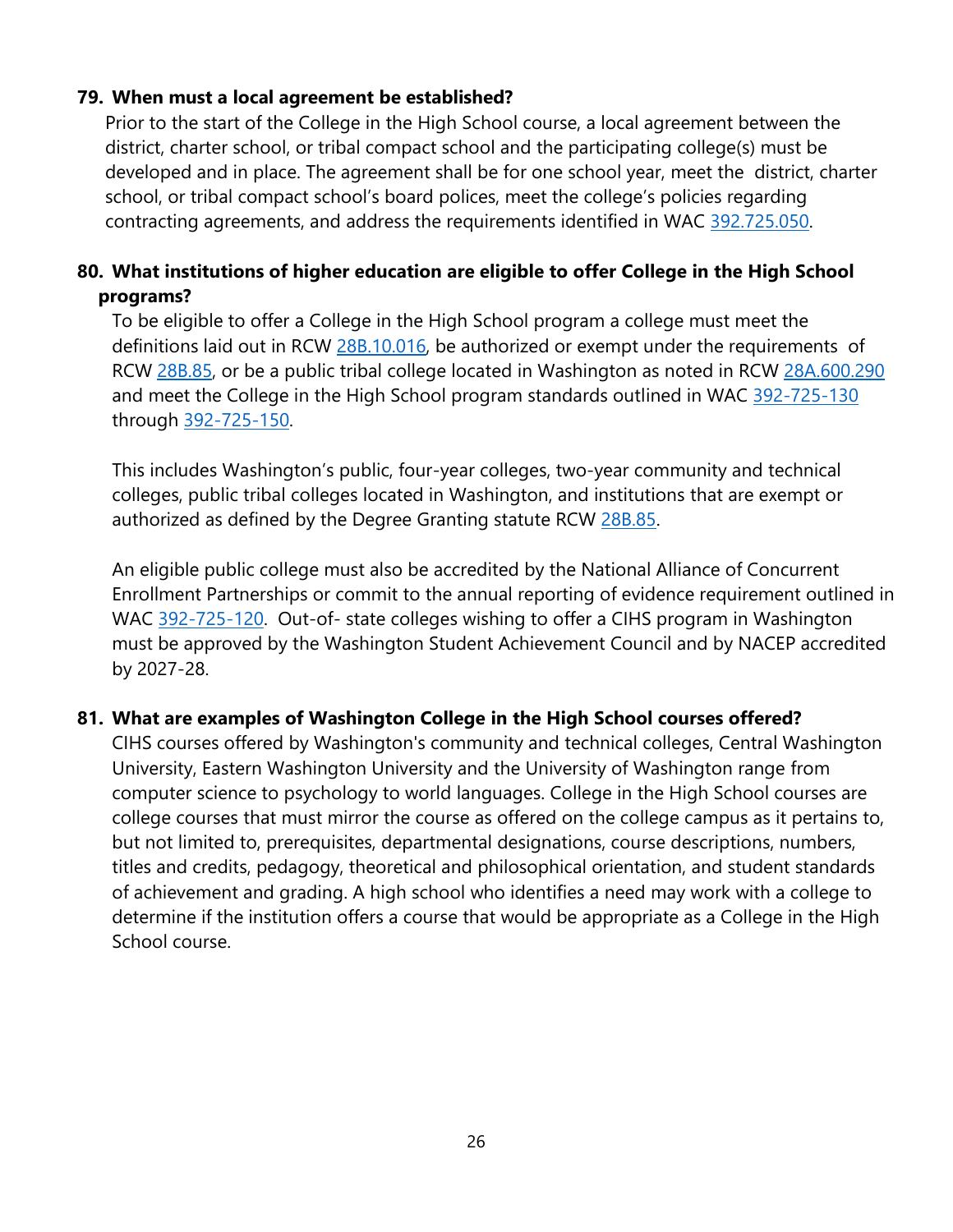# COLLEGE APPROVED CIHS INSTRUCTORS

.

### **82. What policies determine teacher qualification to be eligible to teach College in the High School in Washington?**

All institutions of higher education that offer CIHS programs must meet the faculty qualification policies identified by the Northwest Commission on College and Universities (NWCCU) and NACEP.

[NWCCU](https://nwccu.org/) is the accrediting body for all institutions of higher education in Washington, NWCCU policy, states CIHS teacher qualification must be "consistent with its mission, core themes, programs, services, and characteristics, the institution employs appropriately qualified faculty sufficient in number to achieve its educational objectives, establish and oversee academic policies, and assure the integrity and contiguity of its academic programs, wherever offered and however delivered."

All College in the High School programs in Washington must meet NACEP standards either through the state review process or NACEP accreditation. NACEP's Faculty 1 Standard requires "all concurrent enrollment instructors are approved by the appropriate college/university academic leadership and must meet the minimum qualifications for instructors teaching the course on campus".

## **83. Who determines the qualifications required for a high school teacher to be eligible to teach a College in the High School course?**

Each college or university department is responsible for determining the qualifications of all instructors teaching the college course, including of CIHS teachers.

Each teacher application for CIHS is evaluated by faculty in the academic department sponsoring the CIHS course, and all approval decisions are made by faculty. Teacher qualifications are posted on each CIHS program's website.

#### **84. How are college faculty involved in College in the High School courses?**

College faculty are integral to the College in the High School program. Faculty make all decisions in the approval of high school teachers to teach College in the High School programs. They evaluate whether a course meets the required College in the High School program standards, design and offer training and professional development for College in the High School teachers and evaluate the fidelity of implementation for College in the High School courses and teachers. Faculty also visit the high schools to perform classroom observations of College in the High School courses.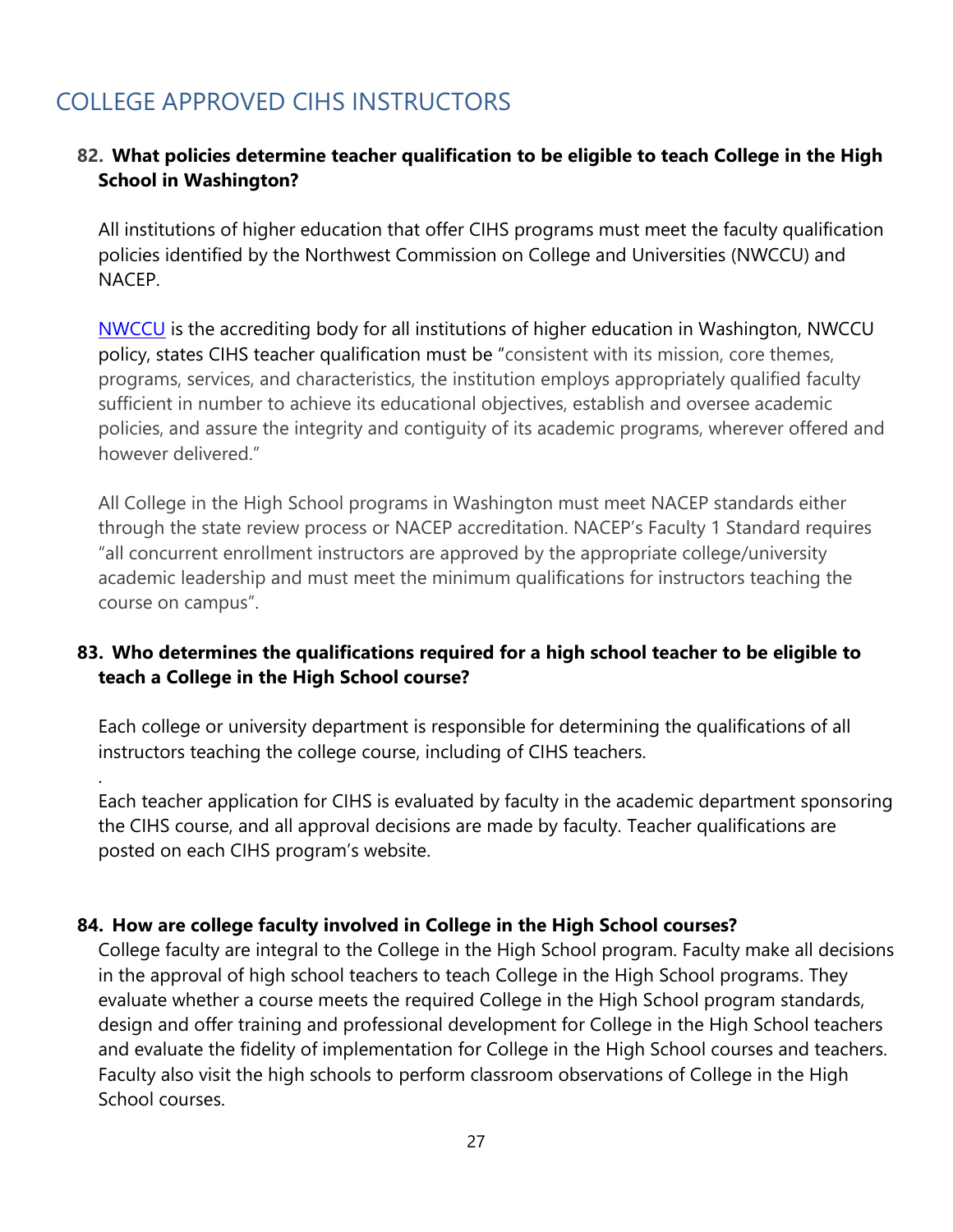#### **85. How do teachers apply to teach a College in the High School course?**

Each college determines the application process for high school teachers to apply to teach a College in the High School course. In general, the application process includes a request to participate in the institution's College in the High School program; submission of a cover letter, curriculum vitae or resume, and transcripts to the respective academic department; recommendations; and other materials such as authorization forms and course information.

## **86. Can an Instructor of Record be used in partnership with a high school teacher?**

No. An instructor of record is any teacher or staff member employed to teach courses and authorize credit for the successful completion of courses. High school teachers providing the College in the High School course must be approved by the offering college's respective academic department and meet that institution's requirements for teaching the course at the college. For a CIHS course, the high school teacher is the official instructor of Record at the college or that college course.

## <span id="page-27-0"></span>GRADUATION PATHWAYS

## **87. Do College in the High School courses count as part of the high school graduation pathway?**

For CIHS Math or ELA dual credit courses, students must earn at least 1.0 high school credit and be eligible to earn college credit at a 100 level or higher by meeting the course or program criteria established by the local school district and the institute of higher education.

*\*\*Note: the high school must approve the dual credit course as an ELA or math option.*

## **88. Do students have to pay for the college credit for the class to count as part of their graduation pathway?**

No. Students do not have to pay fees or earn the college credit to meet the dual credit pathway.